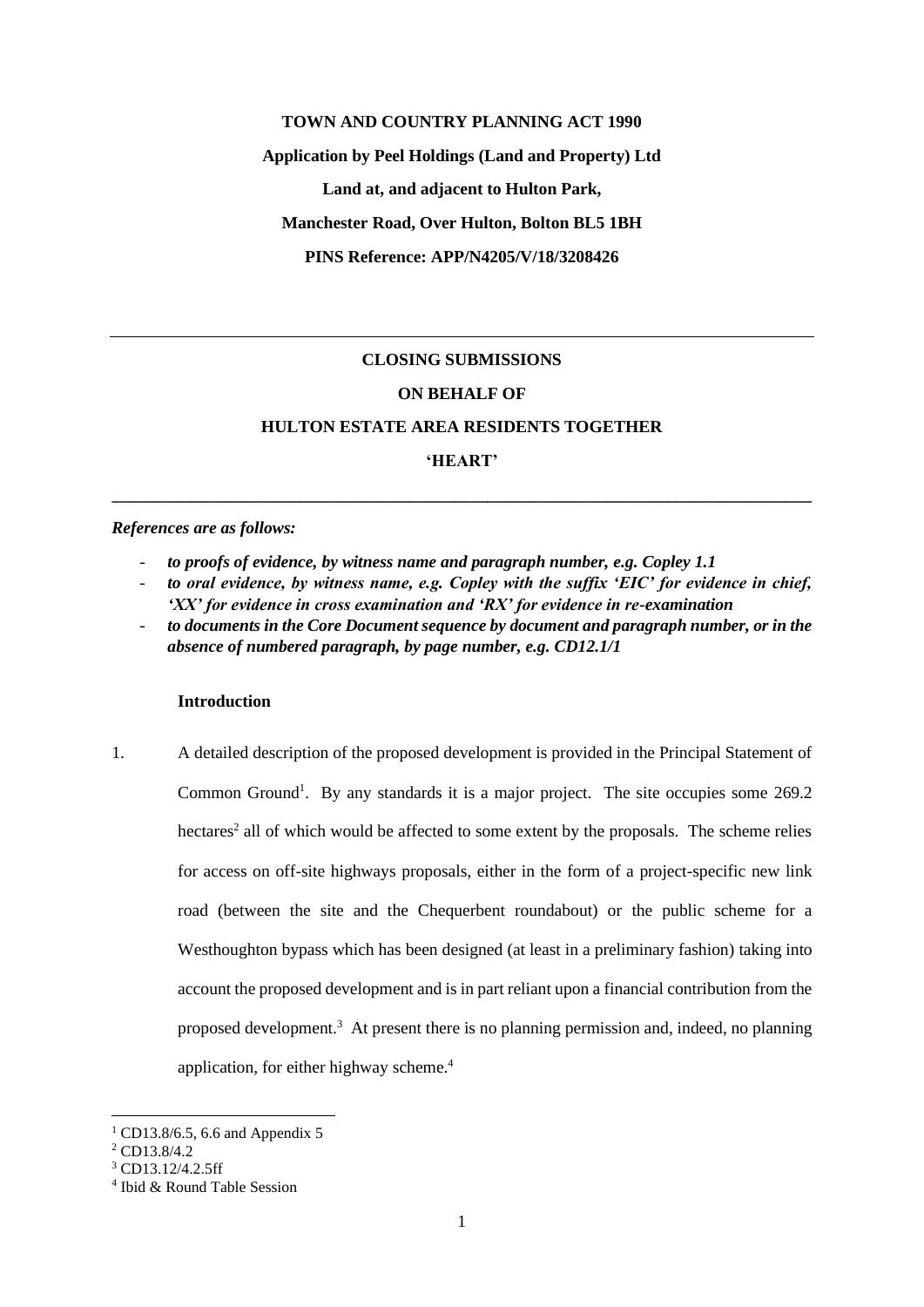- 2. The whole of the application site is designated Green Belt<sup>5</sup> and there are no proposals in any existing or emerging development plan document for that status to change in the absence of the development. However, such is the scale and character of the development that if planning permission is granted the applicant and the LPA agree that the Green Belt boundaries would likely have to be altered to exclude those parts of the site that are proposed for housing (the 'Western Fields', 'Dearden's Farm' and 'Park End Farm').<sup>6</sup>
- 3. The majority of the application site is also a designated heritage asset, being comprised in a Grade II Registered Park and Garden ('RPG'). The significance of those parts of the designated heritage asset that under the scheme would be developed as housing would be lost entirely as a result of the development,<sup>7</sup> which begs the question of the whether the boundaries of the RPG would also have to be redrawn in the future.
- 4. The parts of the application site that are not within the RPG form parts of the setting.<sup>8</sup> Their contribution to the significance of the RPG would also be substantially harmed as a result of large-scale housing development on one (the Western Fields) and a golf academy on the other ('the Northern Fields'). <sup>9</sup>
- 5. A measure of the sheer scale of the development is that it would take 20 years to complete.
- 6. A measure of the change that it would bring about is not simply that the existing planning designations would require review because of the change in the function, character<sup>10</sup> and

<sup>5</sup> Bolton Core Strategy Policies e.g. RA2, RA3, OA4 'maintain current GB boundaries'

 $6$  CD13.8/8.22 Bell xx; Lancaster xx

<sup>7</sup> Gallagher 9.50; Miele xx; CD3.1/404

<sup>8</sup> The function of the Northern Fields as setting is disputed by the applicant and LPA

<sup>9</sup> Gallagher 9.51; CD3.1/420 -existing setting replaced by 'new setting'; CD 9.1/277 Gardens Trust 'extremely detrimental and negative effect' on setting and significance

 $10$  Ms Knight in xx agreed that the landscape character assessment might no longer be valid once the development was completed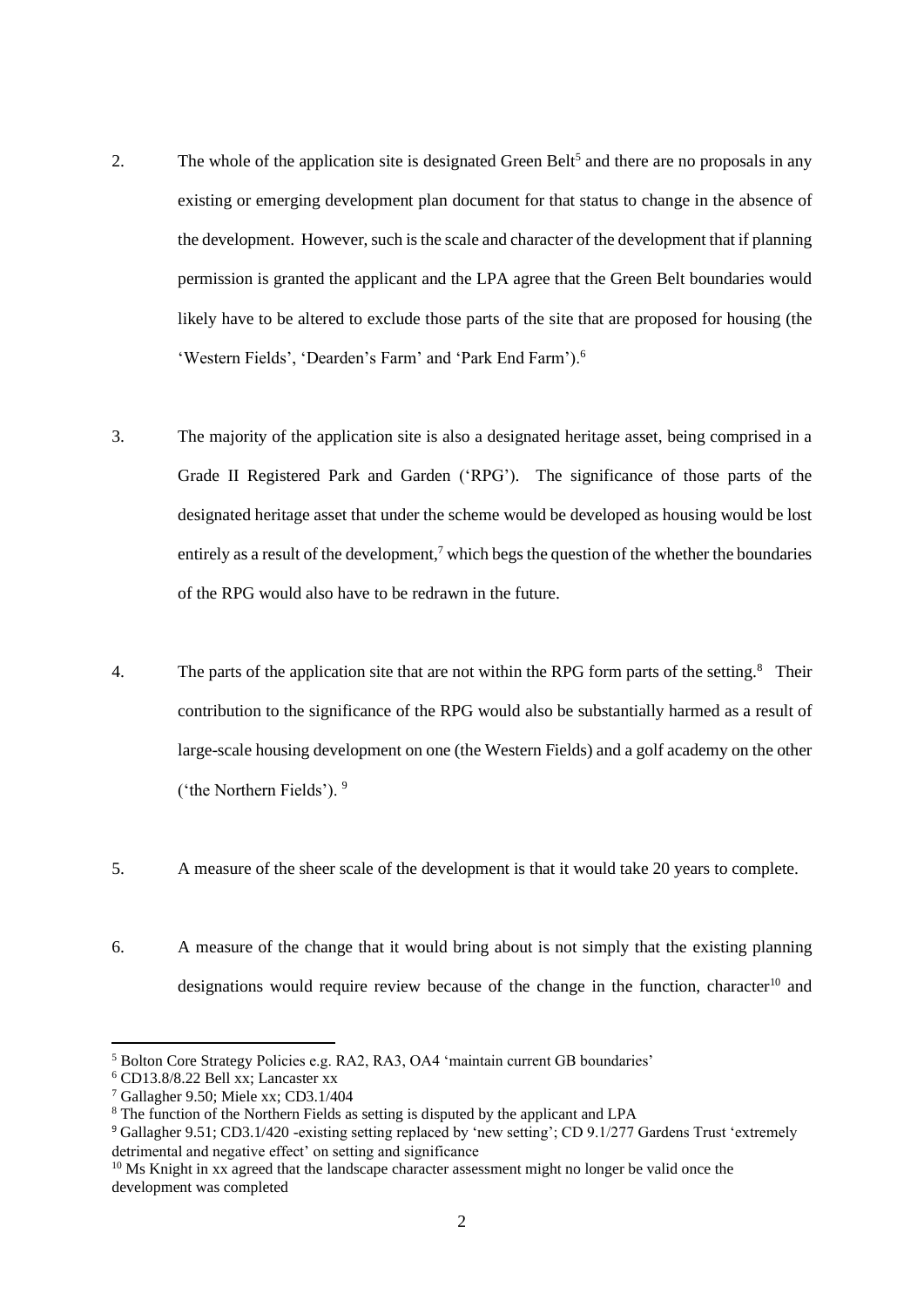condition of the land but that when complete, it would result in a completely new community of up to 1,036 dwellings with potentially its own local centre, health centre and primary school. 11

- 7. The membership and supporters of Hulton Estate Area Residents Together ('HEART') are drawn from the existing communities in the vicinity of the site that would most directly experience these changes to land which according to the development plan is to be kept permanently open and free from inappropriate development and where such development as may be permitted is expected to conserve and enhance the physical environment.<sup>12</sup>
- 8. It is not surprising that to propose such a development in such a setting has proved controversial, particularly when the developer and the LPA are agreed that it would cause substantial harm to the Green Belt and that planning permission should only be granted if the Secretary of State finds that there would be very special circumstances ('VSC') sufficient to justify doing so. $13$
- 9. However, HEART's approach to the planning issues in the case is not 'one-eyed' as asserted by the applicant in opening. HEART recognises that some elements of the proposal would be beneficial and attract some support in policy as a result. However, HEART's starting point is the presumption that the land should remain free from inappropriate development together with the imperative that the RPG should be conserved in a manner appropriate to its significance with the need for a clear and convincing justification for any harm or loss of significance, noting that substantial harm to a Grade II RPG should be exceptional.<sup>14</sup> As a consequence the balance is tilted heavily against the proposed development at the outset. The balance can only be shifted in favour of the development if there are sufficient and sufficiently

<sup>&</sup>lt;sup>11</sup> Section 106 Agreement, Schedules 6, 7 and 13

<sup>&</sup>lt;sup>12</sup> Bolton Core Strategy Policy OA4.

<sup>13</sup> CD13.8/8.84

<sup>14</sup> NPPF 143,184,194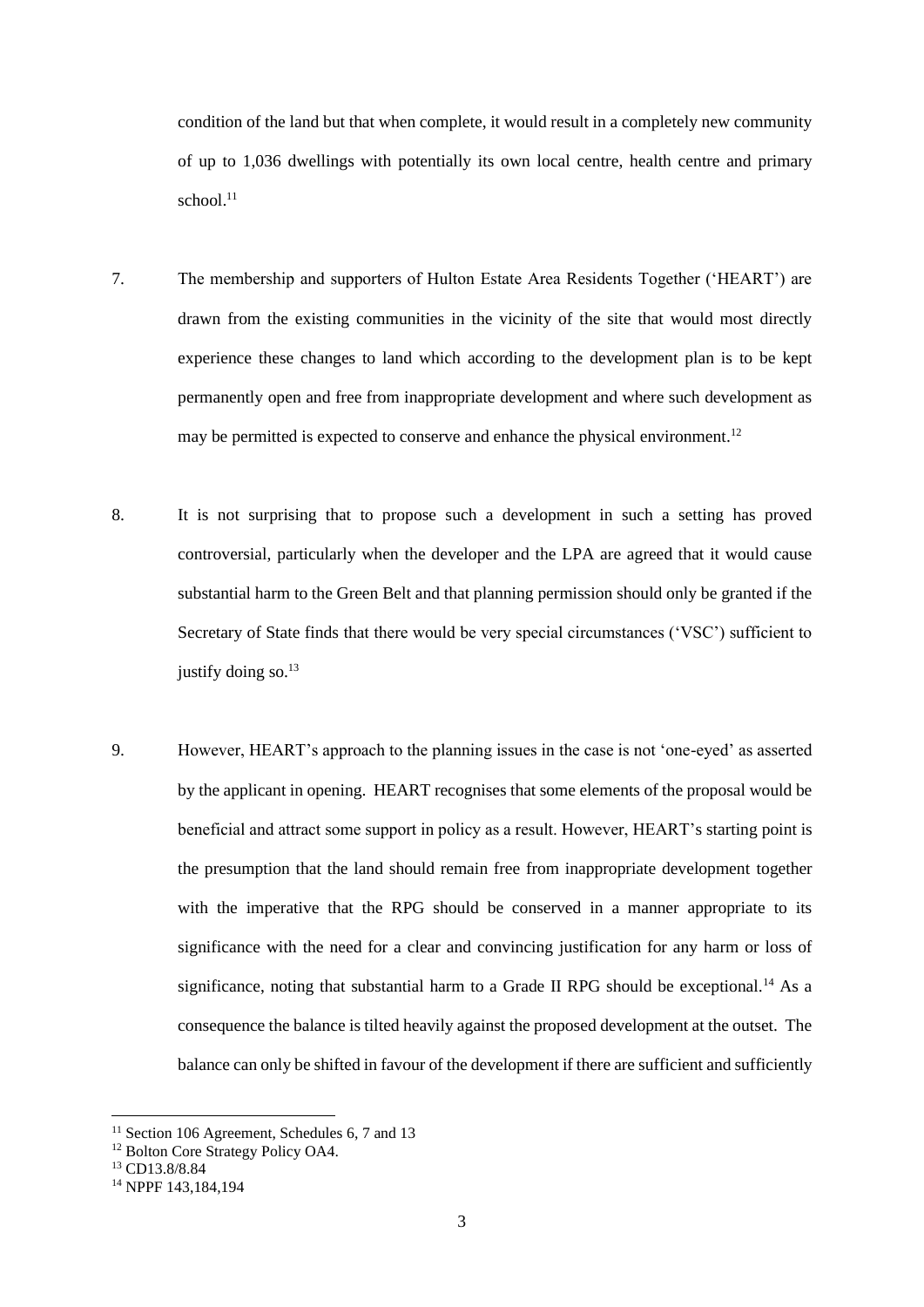weighty other considerations to outweigh harm to the Green Belt and any other planning harm, such as net harm to the RPG which, if substantial, would itself require planning permission to be refused in the absence of countervailing public benefits.<sup>15</sup>

## **Decision-Making Framework**

10. It is common ground that the policies in the development plan for the provision of housing are out-of-date for the purposes of the advice in paragraph 11 of the National Planning Policy Framework ('NPPF').<sup>16</sup> It is equally common ground that the 'tilted balance' in paragraph 11 is not engaged unless the application is held to comply with the policies in NPPF in respect of Green Belt and heritage.<sup>17</sup> The tilted balance is not engaged in this case because the benefits of the development do not outweigh the harm it would cause. The issues can be conveniently addressed within the framework of the balancing exercise in paragraph 144 of NPPF.<sup>18</sup>

<sup>15</sup> NPPF 195

<sup>16</sup> CD 13.9/2.8

 $17$  The applicant and LPA have submitted a joint note asserting that the tilted balance is engaged because very special circumstances and substantial public benefits have been demonstrated. HEART agrees in terms of approach (i.e. that the tilted balance would be engaged in such circumstances) but does not agree that public benefits to outweigh substantial heritage harm or other considerations to outweigh GB harm have been demonstrated or exist.

<sup>&</sup>lt;sup>18</sup> That is not to overlook the separate balancing exercises required in respect of the heritage and Green Belt effects of the development respectively. In principle 'public benefits' might be sufficient to outweigh harm to heritage but not sufficient to outweigh harm to Green Belt. In this case they are neither,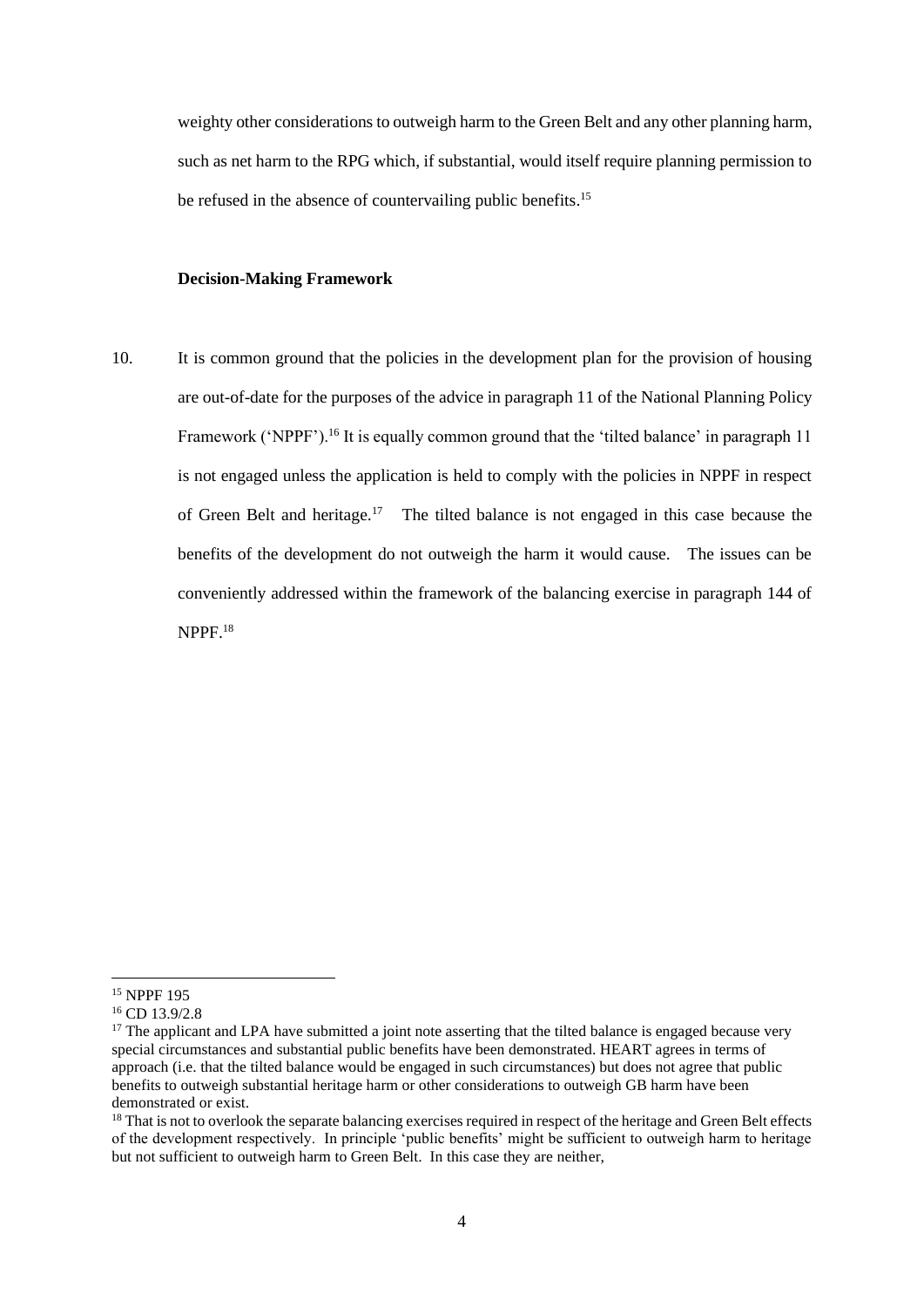### **(a) Harm to Green Belt**

## **(i) Inappropriateness**

11. The proposal as a whole is inappropriate development for Green Belt purposes, whether or not there are elements which, on their own and considered separately from the rest of the development, *might* be not inappropriate.<sup>19</sup> In fact, in this case even the 'open' elements of the golf course conflict with the purposes of the Green Belt because of their scale and form, the associated structures and paraphernalia such as bridges and the 'half-way house'<sup>20</sup> and the attendant activity and are thereby inappropriate development.<sup>21</sup>

# **(ii) Openness**

12. The development would harm openness, particularly through the amount and extent of the new housing areas on the Western Fields, Dearden's Farm and Park End Farm. The buildings of the golf resort and golf academy together with the parking and servicing facilities would similarly significantly affect openness both directly and through their effects upon perceived openness. The hotel has quite deliberately been designed to be more visible in the landscape than the original hall and stables and would step well outside their original building envelopes, breaking the tree line when viewed from the carriage drive.<sup>22</sup>

# **(iii) Purposes**

13. There would be a substantial encroachment of inappropriate development into the countryside. It would contribute to the coalescence of settlements for which at present the

<sup>&</sup>lt;sup>19</sup> Confirmed by Bell and Lancaster in xx.

 $20$  Copley/4.6

 $^{21}$  NPPF/146

<sup>22</sup> Miele Appendix 11 animated view.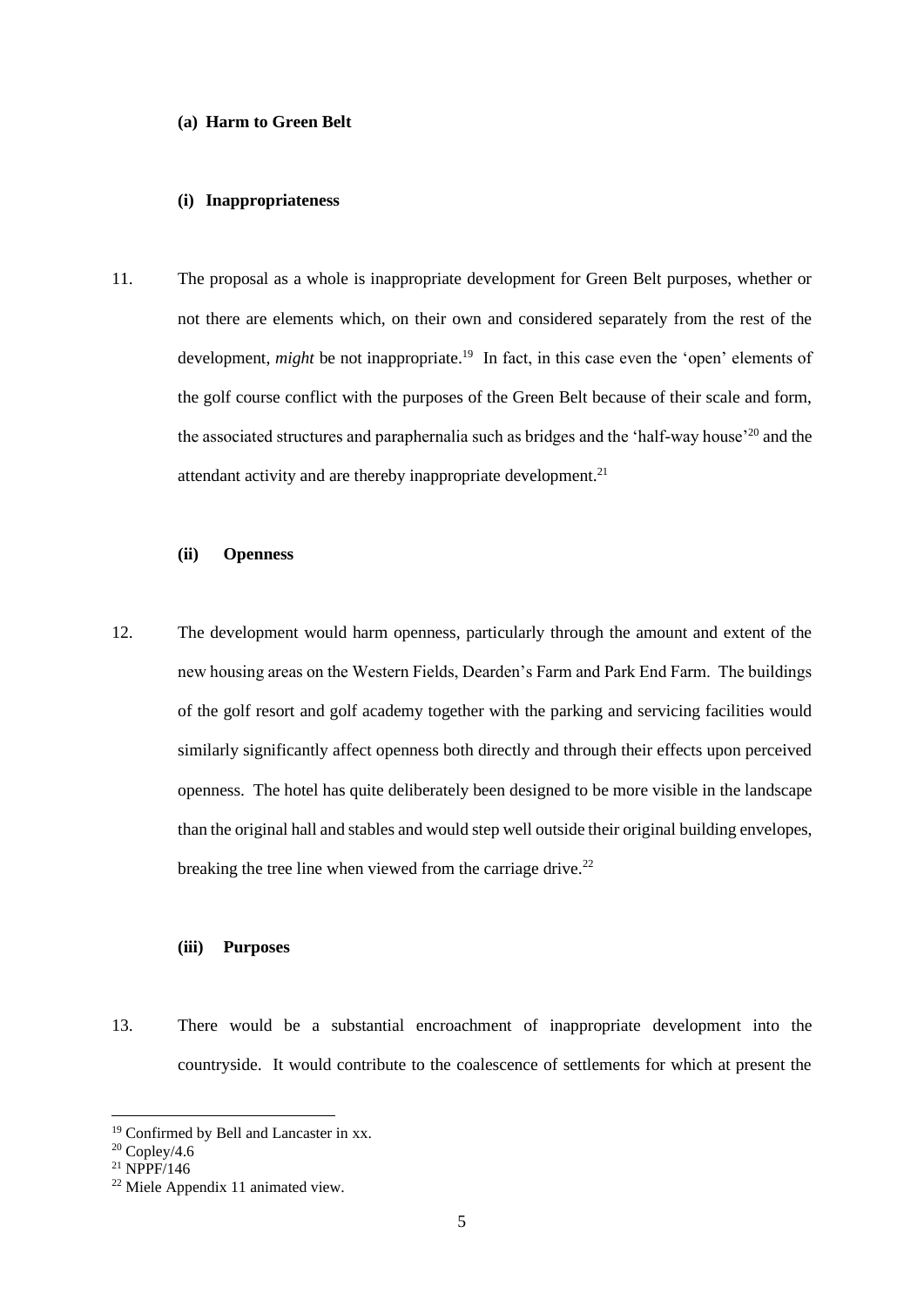application site serves the important Green Belt functions of providing a setting that also allows their separate identities to be retained. Such a substantial development in the Green Belt, not arising from a development plan allocation (but likely to result in a retrospective change in Green Belt boundaries) and implemented in phases over 20 years, would also by its nature conflict with the purpose of Green Belt policy to promote urban regeneration, by diverting demand which might otherwise have been channelled into bringing brownfield sites back into productive use, to sites in the countryside intended by the development plan and national planning policy to fulfil quite a different planning purpose.<sup>23</sup>

# **(iv) Green Belt Harm Overall**

14. The development would cause substantial harm to the Green Belt to which, as a matter of policy, the decision-maker must give substantial weight. $24$ 

## **(b) Other Planning Harm**

# **(i) Grade II Registered Park and Garden**

- 15. The whole of the application site is either a designated heritage asset or part of its setting.<sup>25</sup>
- 16. In order to assess the heritage effects the starting point is to assess the significance of the asset and the contribution of the setting.<sup>26</sup> That is particularly so where one of the stated objectives of the scheme is not merely to avoid harm but actually to restore the asset to some or all of its previous condition and interest.

<sup>&</sup>lt;sup>23</sup> Copley/4.29 and Lancaster/10.19

<sup>&</sup>lt;sup>24</sup> NPPF/144

 $25$  There is a disagreement between experts about the extent to which the Northern Fields is part of the setting of the RPG. In the case of the Western Fields it is agreed that they are part of the setting but a disagreement about the contribution to significance.

<sup>26</sup> NPPF/189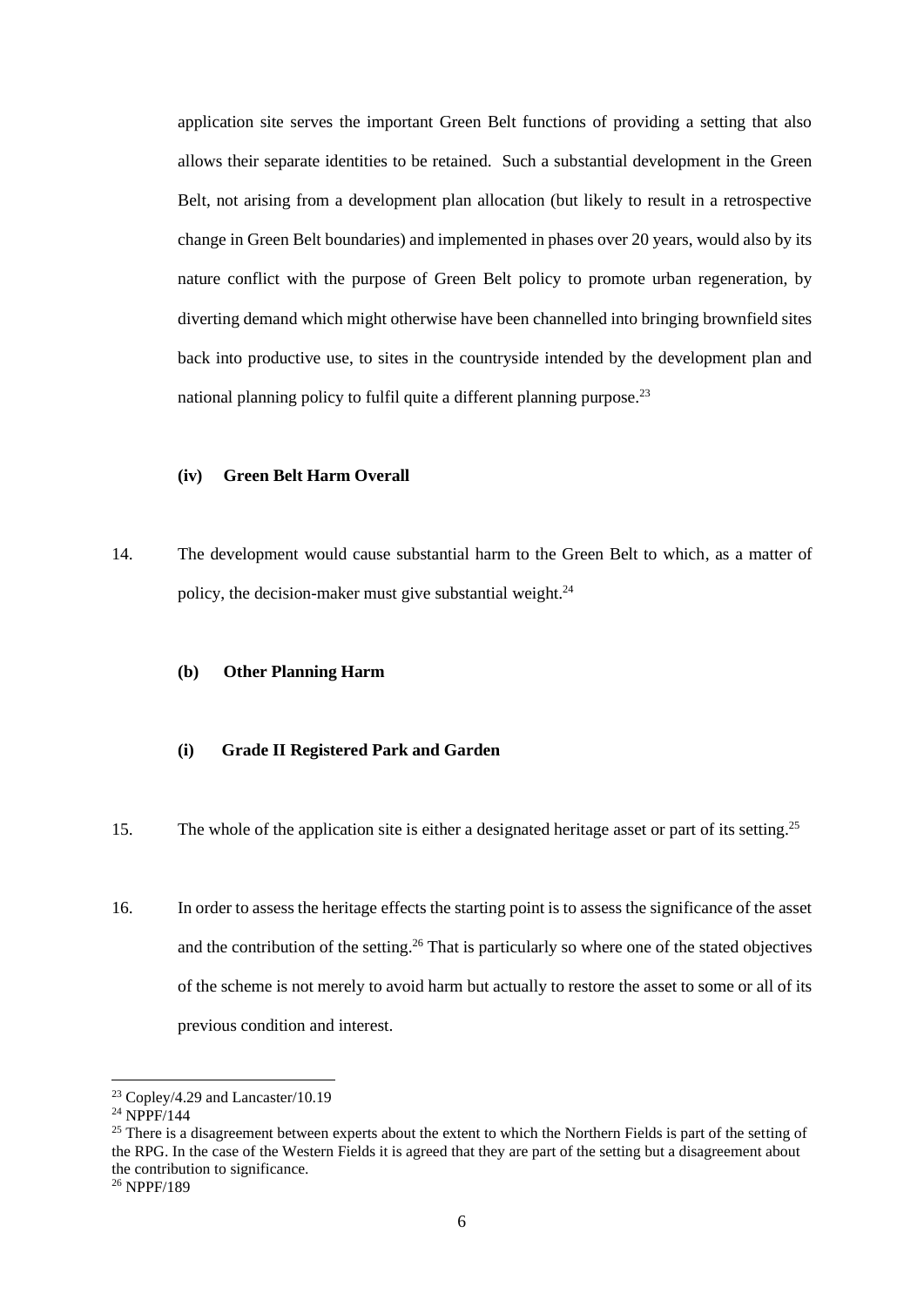- 17. Although the register entry only acknowledges the contribution of John Webb by name, more detailed research in connection with the application (and with this inquiry) has established that his work developed out of a scheme carried out by William Emes during the latter part of the 18<sup>th</sup> Century when features such as the Pleasure Grounds were first laid out.
- 18. It is in the Webb landscape (or more accurately the Emes landscape as developed by Webb) that the greatest interest (and therefore the greatest contribution to significance) lies and the proposed development aims not simply to retain as much of that interest (and significance) as possible but to enhance it by restoring structures and features (e.g. the Pleasure Grounds, the Walled Garden, Mill Dam), undertaking replacement planting (e.g. of parkland trees and woodland) and implementing sympathetic land and woodland management practices.
- 19. The success of the proposal is to be judged by assessing the effects on significance applying the so-called 'Palmer principle' (i.e. considering the effects both positive and negative in the round to determine the overall 'net' effect).
- 20. Plainly the success of the assessment depends on the efficacy of the underlying assessment of significance. In this case, whilst there is considerable agreement between the respective experts about many of the landscape qualities and features that give the RPG significance there are important disagreements which largely account for the very different conclusions which they reach about the effects of the development in heritage terms.
- 21. The most important, perhaps, lies in the assertion made on behalf of the applicant that Webb's design embodied the use of woodland plantations, woodland belts and woodland clumps to contain a 'core' parkland area from the surrounding landscape, thereby confining the greatest interest and significance to that 'core' area and leaving the other parts of the site inside the RPG considerably less sensitive to development and those parts outside (e.g. the Western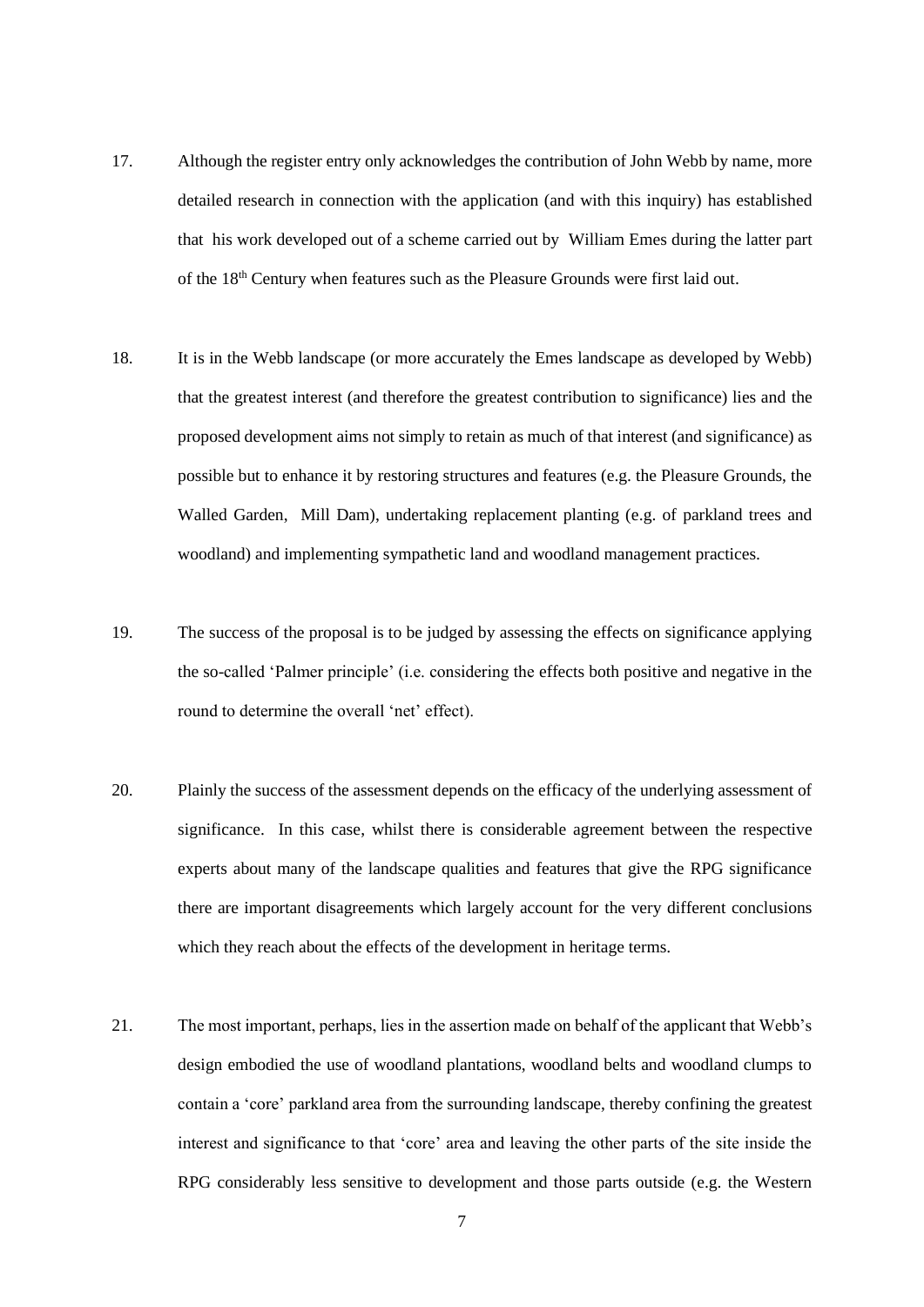Fields) with little or no interest as setting and affording little or no contribution to the significance of the RPG as a result.<sup>27</sup> Because the Webb 'plan' was to contain the core area within perimeter woodland plantations, belts and clumps, it is said, any inter-visibility between the 'core' and the surrounding landscape is accidental and not part of the landscape design so that its loss cannot harm the interest or significance of the RPG.

- 22. The thesis supports a series of key features of the master plan that is embodied in the application. First, each of the housing areas within the RPG is said to have little or no effect upon its significance because they are outside the 'core' and contained to a greater or lesser extent by woodland resulting in only limited inter-visibility. Next the housing within the Western Fields is said to have little or no effect upon the significance of the RPG because although as a matter of fact there are views between the Western Fields and the RPG and both public and private ways connecting them, the views from 'core' are limited. Next, because the parts of the RPG outside the 'core' are by definition less interesting (and contribute less to significance) than those within the 'core' they are able inherently to withstand more substantial change (e.g. in landform, golf infrastructure, etc) without commensurate effects on significance.
- 23. The thesis relies upon the so-called 'Presentation Plan'<sup>28</sup> which shows a planting layout similar to that which is recorded in Ordnance Survey maps from around 1890 onwards and excludes many of the parts of the RPG outside the 'core' area.<sup>29</sup> That is the layout which the master plan aspires to on the grounds that it is supposedly the Webb design when mature.<sup>30</sup>
- 24. There are difficulties with the proposition that the Presentation Plan is anything to do with Webb. The first is that there is nothing to connect it to him. Although it has colouring, it has

<sup>27</sup> Wikeley Figure 5 provides a visual representation

<sup>28</sup> CD12.33.3

<sup>29</sup> CD12.35a

<sup>30</sup> Wikeley xx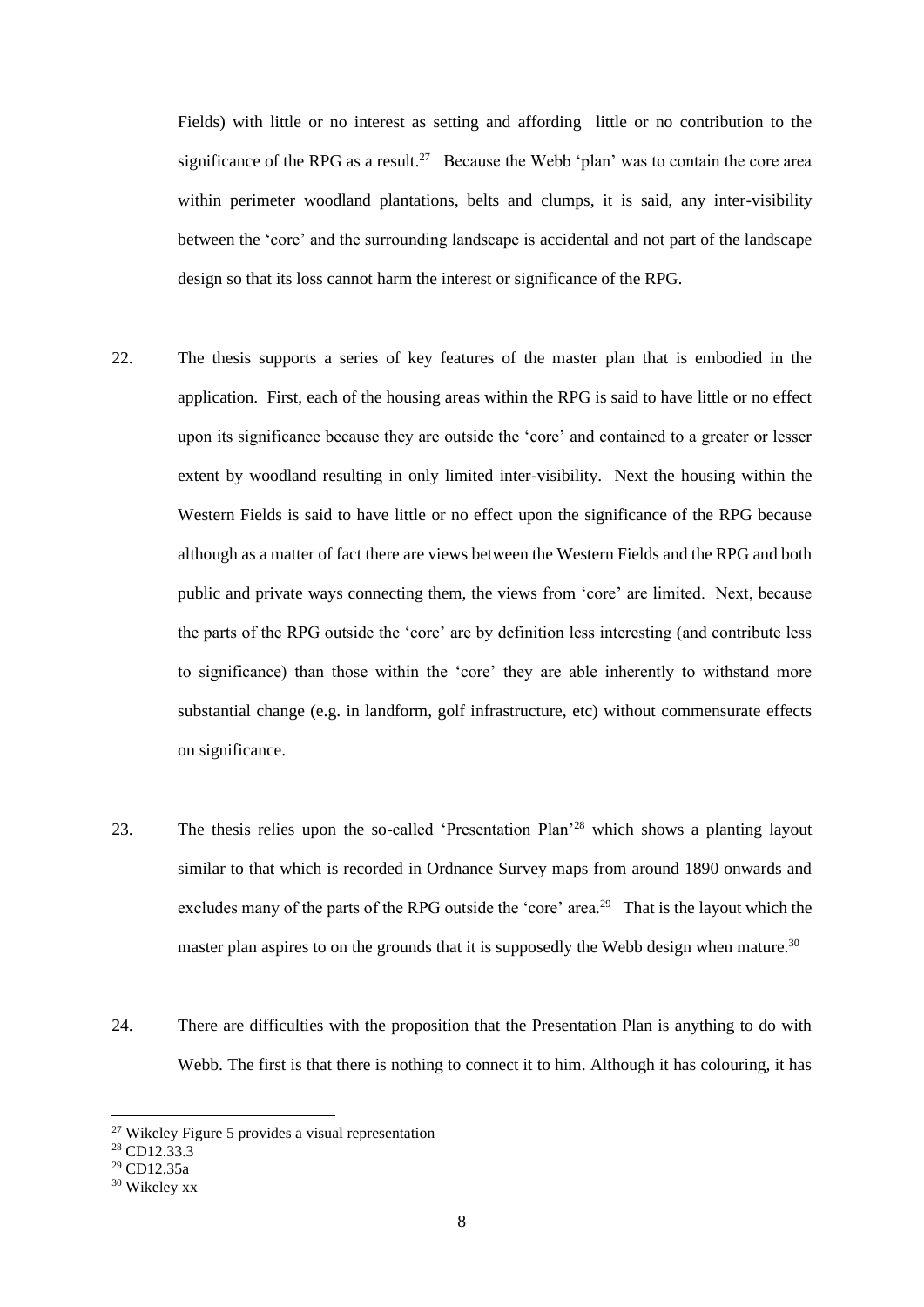none of the other features of a true presentation plan (e.g. no cartouche, no title block, no other ornamentation or decoration). It excludes features which are acknowledged to be important to the significance of the RPG and part of the designed landscape (e.g. Mill Dam Lake, the Mill Dam Wood footpath, etc). It includes features which did not come into existence until long after Webb's death (e.g. the house in Crow Yard which carries the date 1848; the woodland at Park Pits Wood). Whilst Dr Miele attributes to the plan to c1808<sup>31</sup> (and Dr Stamper to  $c1824$ <sup>32</sup> it is therefore more likely that the plan was prepared much later and that it incorporates elements that were not by Webb or in accordance with Webb's thinking: Webb died in 1828.

- 25. The Ordnance Survey maps from c1840<sup>33</sup> show a subtly different layout more reflective of the picturesque 'style' associated with Webb including not simply woodland plantations, belts and clumps but, crucially, gaps between them permitting views through the landscape between the so-called 'core' and the land outside it, both within the RPG and beyond (where the surrounding agricultural landscape formed the setting). Two important examples are the views from the carriage drive towards Dearden's Farm and from the carriage drive to the north entrance and Hulton Cottage. Such views are 'designed' because they are a function of the design although not a set piece or 'vista'.
- 26. Such connectivity between the parts of the RPG itself and the surrounding landscape is an integral element in the Webb designed landscape and is also evident in the relationship between the RPG and the Western Fields. The western boundary of the RPG has always remained open, allowing extensive views to and from the Western Fields to be retained. Whilst the applicant asserts that it would have been considered desirable during the RPG's hay day to take the opportunity to close off the views and consistent with Webb's plan to have

<sup>31</sup> The so-called 'Great Plan of c1808'

<sup>32</sup> Miele R/Appendix 2

<sup>&</sup>lt;sup>33</sup> CG Appendix A Fig 17; CD05b.6.12 Fig 11.3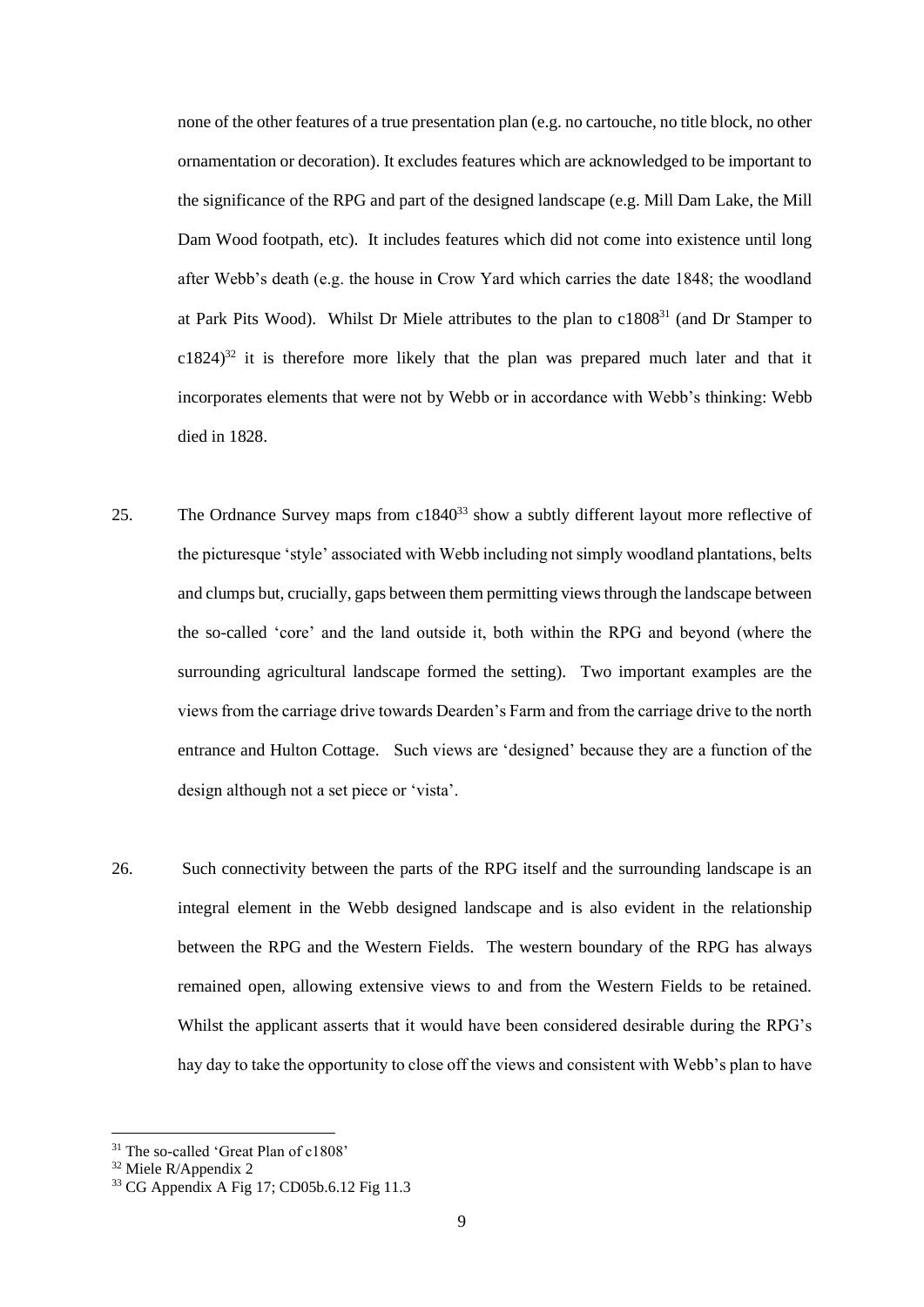done so, the fact that it was never done is the best evidence that it was never intended nor part of the landscape design.

- 27. There was, in any case, a functional relationship between the two, with both public and private ways connecting them. Furthermore, views to and from the Western Fields were possible over much of the length of the Emes' footpath between the Pleasure Grounds and Mill Dam Lake and which, as originally laid out, ran along the southern/south-western boundaries of the Walled Gardens and of Mill Dam Wood (not within the wood as at present). The Western Fields would have formed a part of the view for anyone returning along the path from the Lake and provided the setting for the designed landscape by connecting it with the countryside surrounding it. $34$
- 28. Park End Farm is towards the edge of the RPG, but is enclosed within the RPG by woodland planting on the boundary (e.g. Kearsley Plantation). There are footpaths connecting the farm complex itself with Emes' footpath at Mill Dam Lake. There are visual and functional connections between the farm complex (and the land around it) and with New Park and Mill Dam Wood. According to the best evidence that there is of how Webb left the landscape of Hulton Park (the OS maps of the 1840s) Park End Farm is plainly part of the coherent landscape design executed by Webb.
- 29. Hulton Hall itself was an important component of the designed landscape. Webb was the architect and the building may be assumed to have been designed for the landscape it was set within (and vice versa). It is common ground that the landscape was crafted to reveal the Hall to those approaching it along the carriage drive in a way calculated to convey an impression of the wealth and attainment of its occupants. But the revelation was characteristically picturesque, subtle and restrained, reflecting the subtleties and character of the wider RPG.

<sup>34</sup> Wikeley xx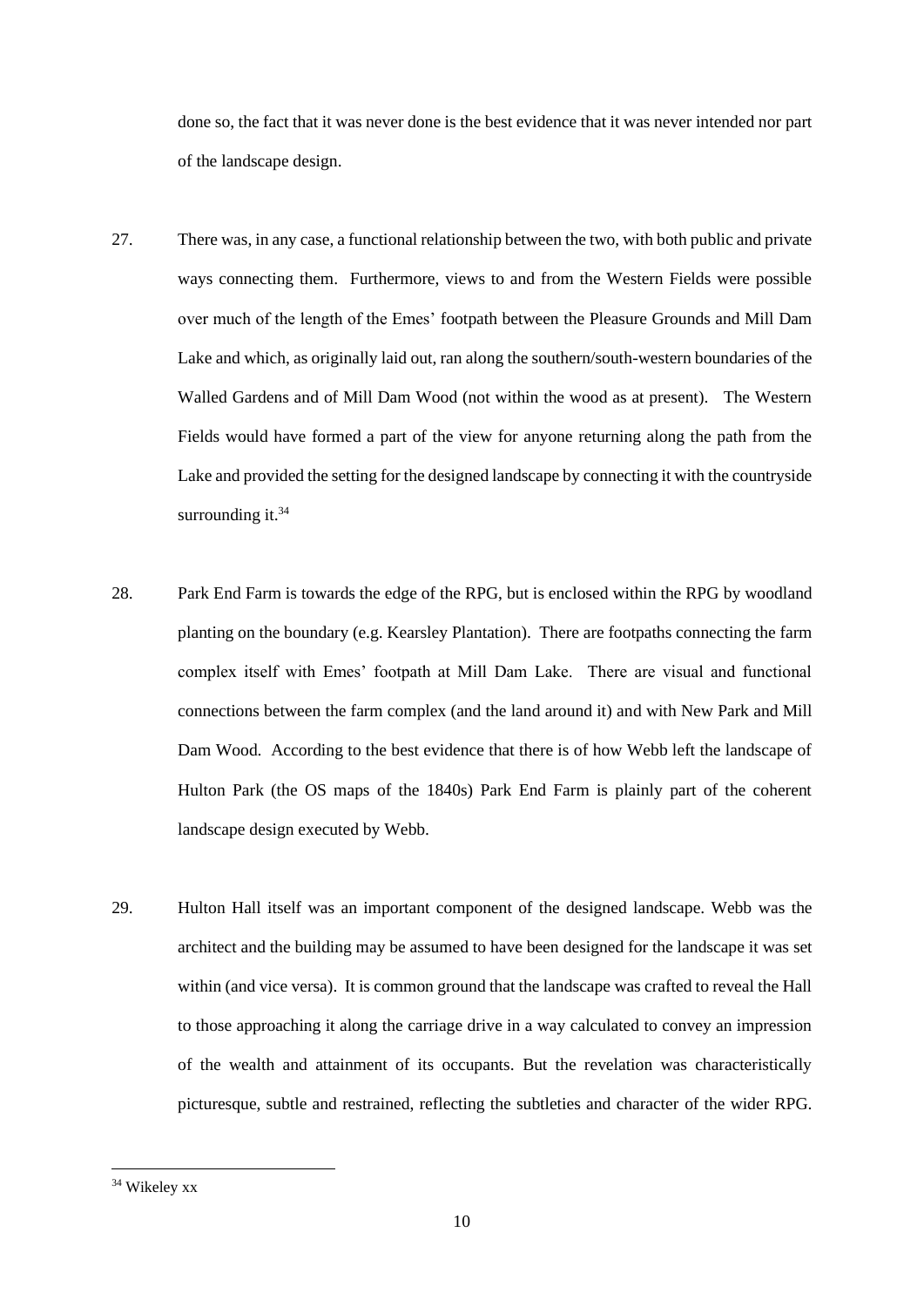The demolition of the hall has harmed the significance of the RPG. Reinstating a building of a similar character and scale to the original hall would contribute positively to the significance of the RPG.<sup>35</sup>

- 30. Associated with the loss of the hall is the deterioration of the related Pleasure Grounds and Walled Garden, the 'serpentine' or scimitar lake and Mill Dam Lake. Other features such as entrance gates as well as the Dovecote (a designated heritage asset in its own right) are in need of repair and maintenance. However, not only is the spatial arrangement of the designed landscape largely intact but crucially also much of the interest in the parkland landscape itself. The Bolton Landscape Character Appraisal describes the park itself as "almost untouched" with many features "in an excellent state of preservation."<sup>36</sup> The LPA's Greenspace Management officer describes the park as a "…landscape that has a true sense of history and time embedded in it. It has character built up over the centuries. There is no other landscape like it in the Borough..."<sup>37</sup>
- 31. As the Historic England guidance on golf in historic landscape observes "Historic parks are far less vulnerable to destruction from lack of maintenance than buildings, at least in the short term. It is also possible, unlike a building, to recover a historic park which has not been maintained."<sup>38</sup> That is the case here. Indeed, as far as the woodland plantations, belts and clumps are concerned, the Arboricultural Impact Report advises that "woodland areas are not under existential threat" and that "minimal management would probably lead to a stable or slightly increased canopy cover."<sup>39</sup> Whilst there is a need for some action to be taken, reports of the RPG's imminent demise are clearly somewhat exaggerated.

<sup>38</sup> CD11.15/5

<sup>35</sup> CD13.10/3.29

<sup>36</sup> CD12.28/17

<sup>37</sup> CD9.1/126

<sup>39</sup> CD05b/6.18 Table 4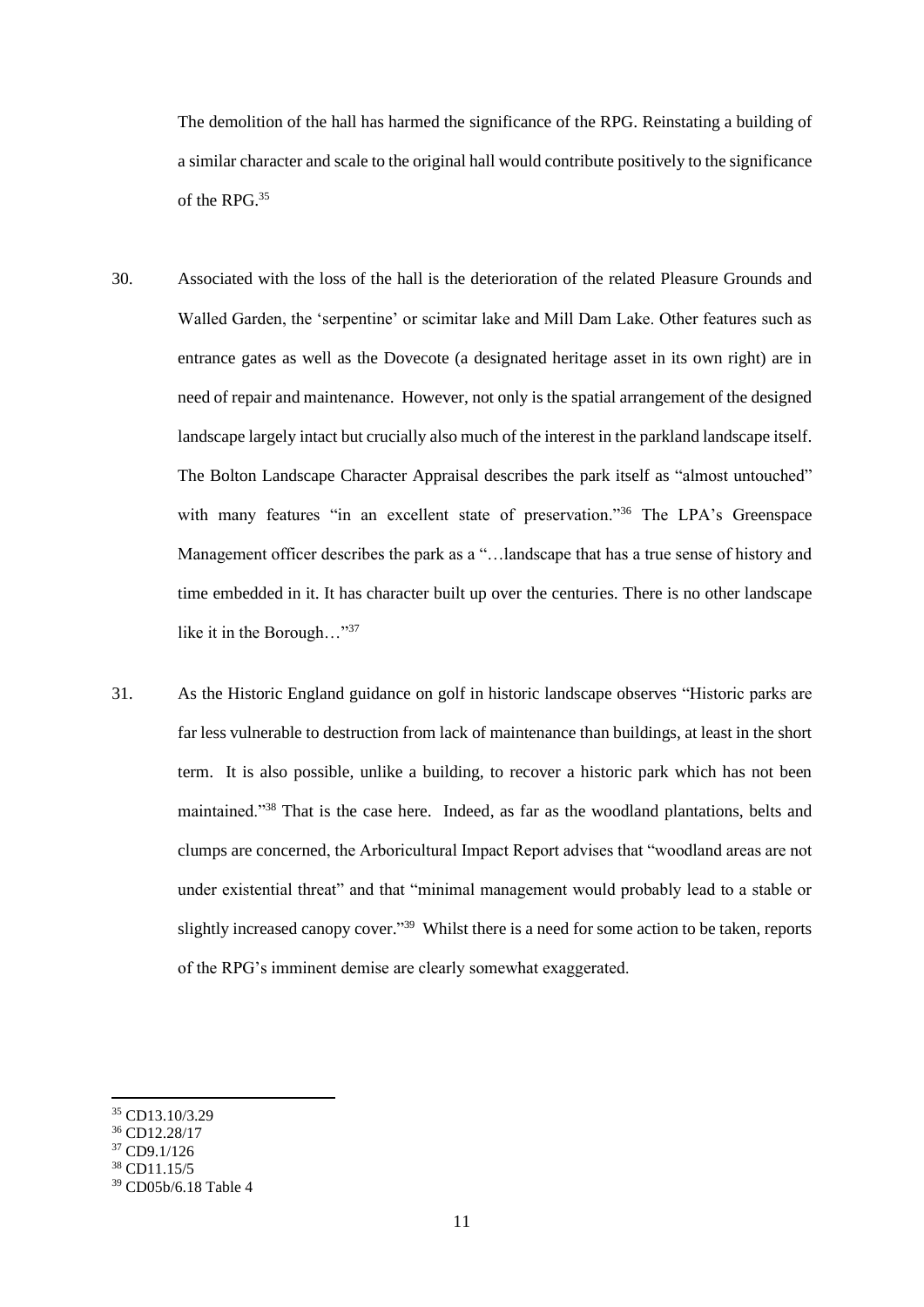- 32. The proposal is for a large-scale intervention affecting every part of the RPG and large parts of the setting. It would involve new buildings (including the hotel/events complex and the golf clubhouse); repairs to and the reinstatement of landscape features (the Walled Garden, Mill Dam, the lakes, the Pleasure Grounds, the Dovecot); new landform (affecting all of the open parkland); tree and woodland removal; tree and woodland planting; and the implementation of new land and woodland management arrangements. Some would be beneficial and contribute positively to the significance of the RPG. Much would not.
- 33. The hotel has been designed to make a visual statement<sup>40</sup> with the size of the proposed building determined by commercial considerations<sup>41</sup>: it is an example of where the imperatives of golf have won over those of landscape conservation with the result that the unapologetic structure would harm the significance of the RPG by being totally out of scale with it  $42$
- 34. The clubhouse and associated golf infrastructure within the North Meadows would be similarly out of character with the designed landscape and harmful to its significance.<sup>43</sup>
- 35. Changes to landform would affect all of the open land within the RPG.<sup>44</sup> The amounts of cut and fill would be substantial as would the amounts of material imported to and exported from the site.<sup>45</sup> The fabric, use and appearance of the historic landscape would be substantially changed, not simply as result of remodelling the terrain but also by the introduction of features associated with the new use as a golf resort such as tees, greens, buggy paths, staging 'platforms' (for spectator, media and hospitality facilities) and access routes to the staging

 $^{40}$  Marks/26  $\,$ 

<sup>41</sup> Wikeley xx

<sup>42</sup> Gallagher/9.10

<sup>43</sup> Miele 7.117 disagreeing with the HIA, identifies 'less than substantial harm'. Gallagher 9.12 'substantial harm'.

<sup>44</sup> Wikeley Figure 29; McMurray xx; Wikeley xx.

 $45$  CD 6c. 4.2.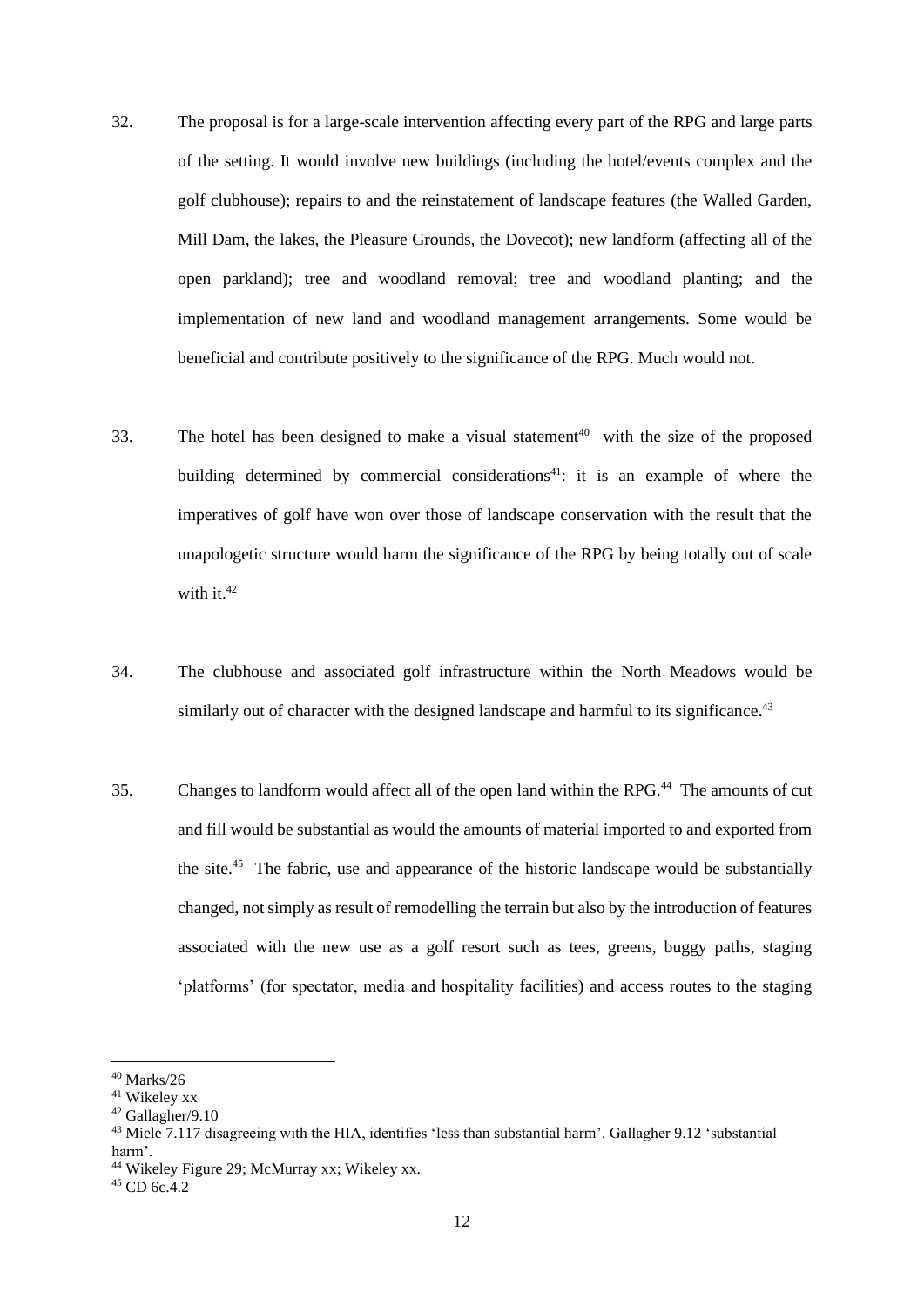areas, all of which would be accompanied by the implementation of a new grassland management regime.

- 36. The purpose of the grassland management regime would be to mimic the appearance of parkland with the manicured tees, fairways and greens camouflaged by belts of 'Far Rough' planted with a wildflower mix that would be allowed to grow without frequent mowing.<sup>46</sup> It is this which enables much of the biodiversity net gain assessed by Environment Bank, since the 'Far Rough' grassland would be a more species rich habitat than the existing parkland pasture grazed by livestock.
- 37. The expected appearance produced by these arrangements is illustrated in the visualisations that accompany the LVIA. They are winter views, said to be based on photographs of the existing landscape taken in November. What is clear is that the new landscape would look very different from the existing agricultural landscape, which is a product of a grassland management regime that has existed since the park's inception and is based on the use of agricultural land for agricultural purposes by livestock.
- 38. The LPA's Greenspace Management officer suggests that the new landscape would amount to 18 micro-landscapes, one for each new hole<sup>47</sup>. In so saying, the officer reflected the analysis in the Historic England guidelines for golf in historic landscapes (written by Mr Wikeley) that "Building a golf course always involves earth-moving to create level tees and greens, to form bunkers and in some sites, to create suitable ground form for the fairways. This will always have an impact on a historic park as it will destroy the landform."<sup>48</sup>

<sup>46</sup> Indeed, mowing might be as little as one or twice a year.

<sup>47</sup> CD9.1/127

<sup>48</sup> CD11.37/3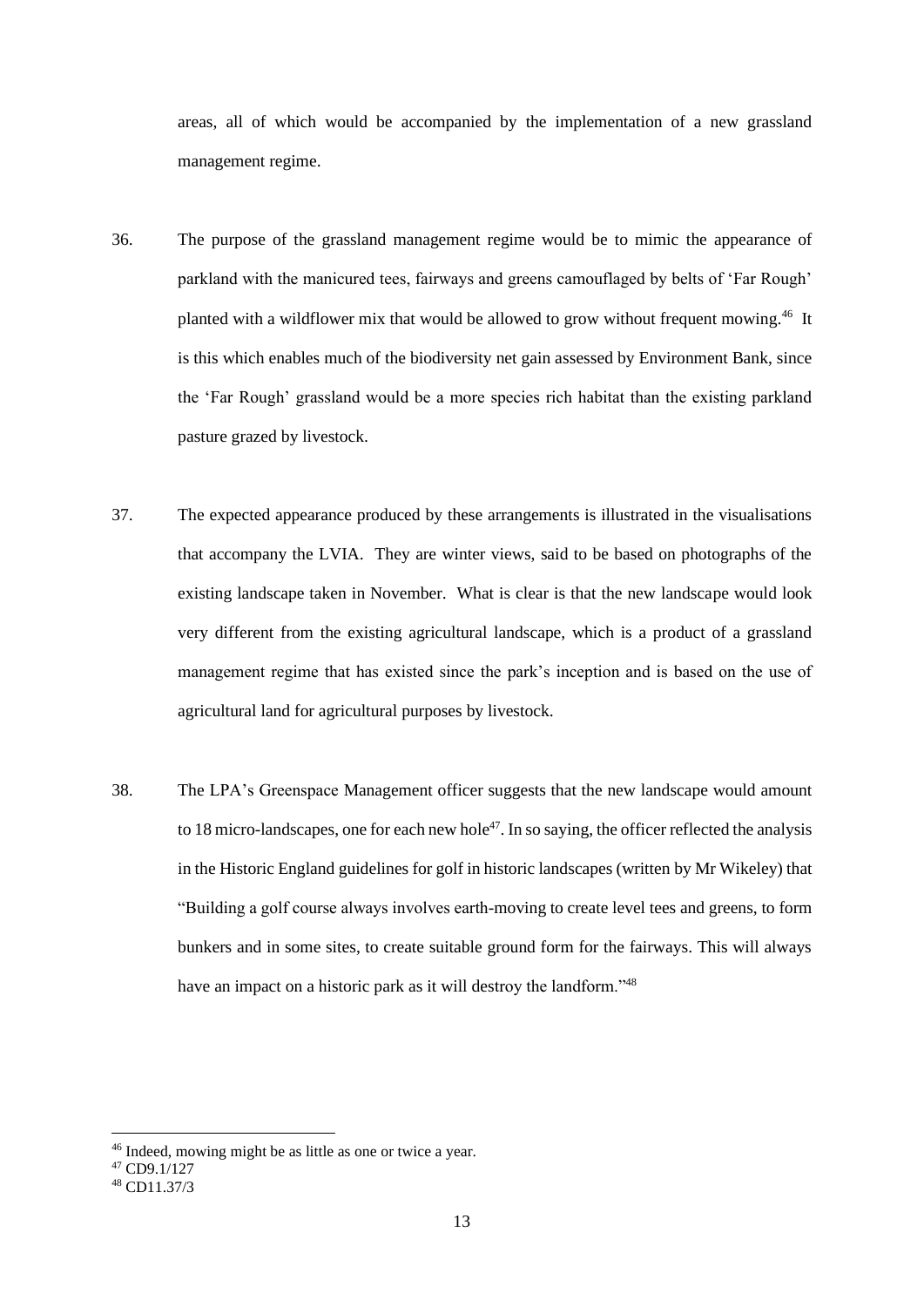- 39. That is the case here, made worse by the extent of tree removal, since new trees are not like for like replacements for existing, historic trees and woodland.<sup>49</sup> One of the main reasons for the amount of replacement planting that is proposed is that new trees offer significantly less benefit at the outset than the mature trees they are intended to replace. The quality factor adopted in the planting proposals is between 1:1 and 4:1. $50$
- 40. Simply planting trees is not an advantage in itself in historic landscape terms, unless the new trees are in locations that reflect the inherent qualities of the designed landscape and enhance (or at the very least do not harm) significance. In this case, the reinstatement of parkland trees is hampered by the requirements of the championship golf course with the result that they are kept away from the fairways and concentrated on their margins, resulting in an artificial, unnatural and certainly not picturesque arrangement out of character with the designed landscape and harmful to its significance.<sup>51</sup> A new woodland block close to hole 13 is described as in keeping with the Webb design, but is simply pastiche.<sup>52</sup>
- 41. The housing areas within the RPG at Dearden's Farm and Park End Farm would involve the total loss of the significance of those parts of the RPG.<sup>53</sup>
- 42. The housing areas within the setting of the RPG would involve the total loss of the contribution made by the Western Fields to the significance of the RPG.<sup>54</sup>
- 43. Against the harm, the scheme incorporates a series of the proposals described as 'restoration' by which some features of the designed landscape would be reinstated (e.g. the Pleasure Grounds, paths and Walled Garden) and others would be repaired (e.g. the lakes, the entrance

<sup>49</sup> As Mr Wikeley acknowledged in cross examination.

<sup>50</sup> Hesketh/6.82

<sup>51</sup> See Wikeley Fig 26

<sup>52</sup> Miele/6.9 "characteristic of Webb's work on the site"

<sup>53</sup> n.8

<sup>54</sup> n.9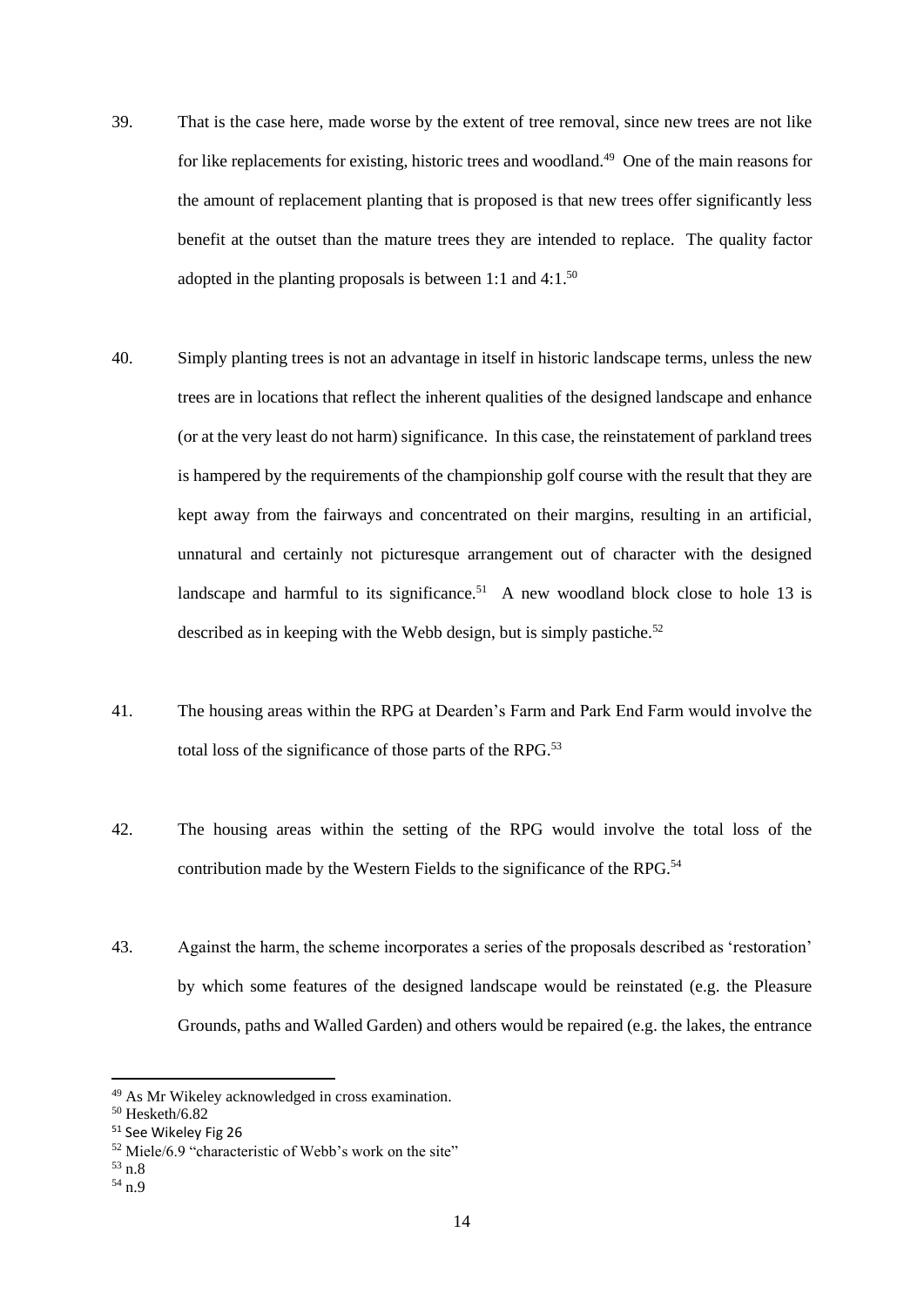gates, the Dovecot) along with the introduction of a new woodland management regime and the grassland management regime to which I have already referred. The applicant assesses all of these elements as beneficial and to such an extent as to outweigh any harm that the proposal would cause in heritage terms. Dr Miele allows for the possibility that the Secretary of State will disagree, but suggests that, if so, any "residual harm" would be less than substantial leading to the balancing exercise in paragraph 196 of NPPF to be engaged.<sup>55</sup> Both he and Mr Bell however strongly maintained that even if it was not accepted that the 'restoration' proposals resulted in a 'net gain', the elements of the 'restoration' plan, together with the implementation of the grassland and woodland management proposals affecting the whole of golf course area and the fact that the scheme would leave the spatial layout of the RPG substantially intact precluded a finding of substantial harm in 'Bedford' terms.

44. Mr Gallagher is equally clear that his assessment scale is calibrated on the same basis as that advocated by the court in 'Bedford' and that his finding of substantial harm is properly justified by the degree of change that the scheme would impose upon the designed landscape that would deprive the RPG of virtually all of its significance. Measures which the applicant identifies as beneficial, such as the new grassland management regime and parkland tree planting proposals, would adversely affect the character of the parkland by substantially changing its appearance in ways that would be at odds with the intrinsic parkland characteristics of the designed landscape. The changes associated with the landforming operations required to create a championship standard golf course together with all of the associated golf infrastructure would affect all of the open parts of the parkland depriving the great majority of the RPG of its existing fabric and form. The parts developed as housing would lose their significance altogether. The harm would be substantial. The significance of the RPG would be drained away.

<sup>55</sup> Miele/10.26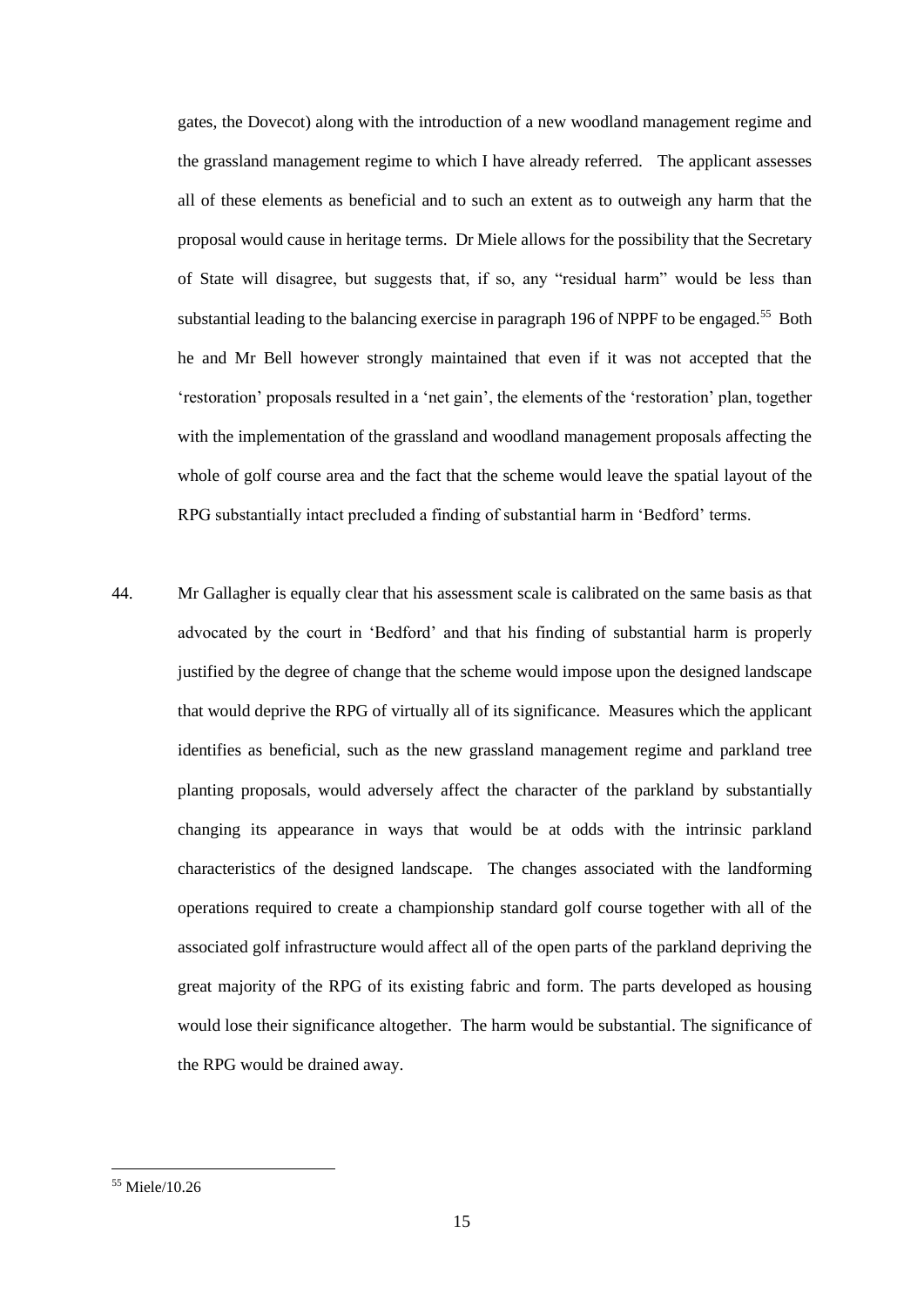### **(ii) Planning and Delivery of Housing**

- 45. The scheme proposes a large amount of housing in a location where such development would normally be precluded for a combination of Green Belt and historic landscape reasons. The scheme would account for 7.5% of Bolton's housing requirement for the period 2018 to 2037<sup>56</sup> delivered over an overlapping 20-year period, if, but only if, the authorities responsible for European golf decide to award a Ryder Cup hosting agreement to the golf resort. Therefore, the decision on whether or not the scheme ever comes forward (and if it does, from when) would not be in the hands of the developer or the planning decision maker and would not be taken on planning grounds: it would be incidental to the decision on where to hold the Ryder Cup in either 2030 or 2034.
- 46. That would be an odd outcome of a planning system which is plan-led, but this proposal is the antithesis of a plan-led development.<sup>57</sup> It is not provided for in any existing or emerging development plan. Nor could it be given the attendant uncertainties as to whether or when it would be implemented. It would lead to the associated Green Belt boundaries being modified to exclude the housing sites retrospectively. It would create a housing commitment with absolutely no certainty that it would ever come forward.<sup>58</sup>
- 47. Significant uncertainty would therefore be imposed upon the planning and delivery of housing in Bolton for as long as it takes for the European golf authorities to come to their decision. The position is different from an ordinary residential planning permission where the factors affecting delivery are related to the scheme itself. The scale is substantial in the Bolton context, with implications for the development plan process and the local market place where

<sup>56</sup> Bell/12.58

<sup>57</sup> Copley EIC

 $58$  ibid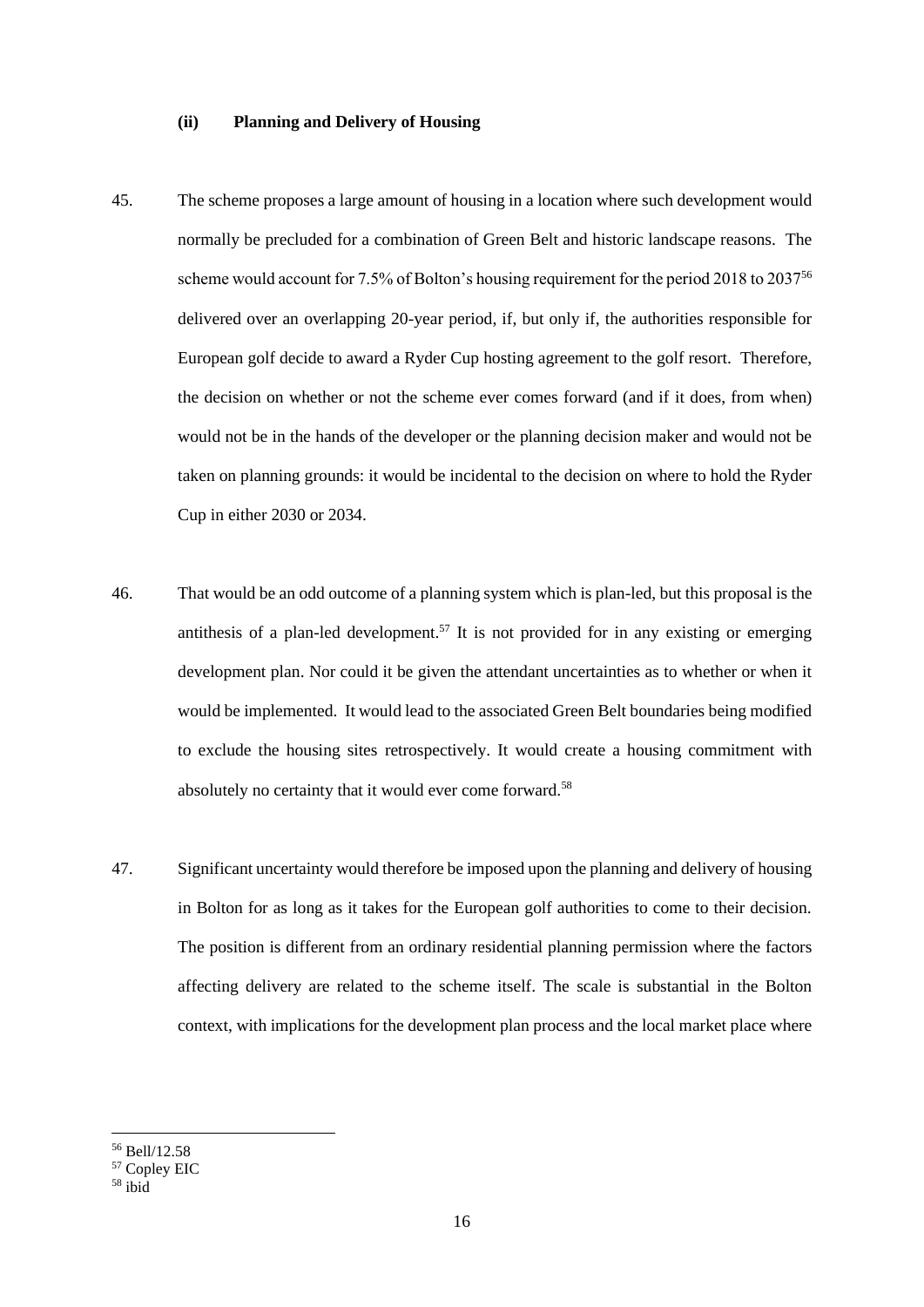the Secretary of State is already concerned about its capacity to absorb an increased pace of housing delivery by virtue of the 'HIF' scheme.<sup>59</sup>

- 48. The size of the contribution that the development would make to housing supply in the current five-year period is sensitive to when development could start following a decision by the golf authorities. If the decision is delayed beyond 2020 the already small contribution would be correspondingly diminished.<sup>60</sup> The impacts of uncertainty on the planning process and housing market would more than outweigh such contribution.
- 49. The contribution would not include the full amount of affordable housing sought by policy, but would provide some at the outset with a review mechanism to enable later phases to provide more subject to viability considerations. This is described as 'policy plus' on the basis that there is no requirement to provide any affordable housing at all where it is demonstrably not viable for a scheme to do so.
- 50. It is for the decision maker to decide what weight to give to any viability assessment. What is clear in this case is that the only reason why it can be shown that it is not viable to provide the full amount of affordable housing is that the residential elements of the scheme have been packaged with the golf resort as a single project under a single planning application. There is an enabling relationship between the two (if not a traditional one<sup>61</sup>) but beyond the provision of funding for the golf development the synergy between the two is not obvious. There is no functional relationship, the golf resort is contained within a secure perimeter with access restricted to its patrons except on special occasions.<sup>62</sup> The resort would not be dependant for its success on a walk-in catchment area.<sup>63</sup> Whilst a 'super-legacy' effect might lead to

<sup>59</sup> CD12.64/6.5.7

<sup>60</sup> Bell xx

 $61$  Bell xx

<sup>62</sup> e.g. Access Plan condition

 $63$  Bell xx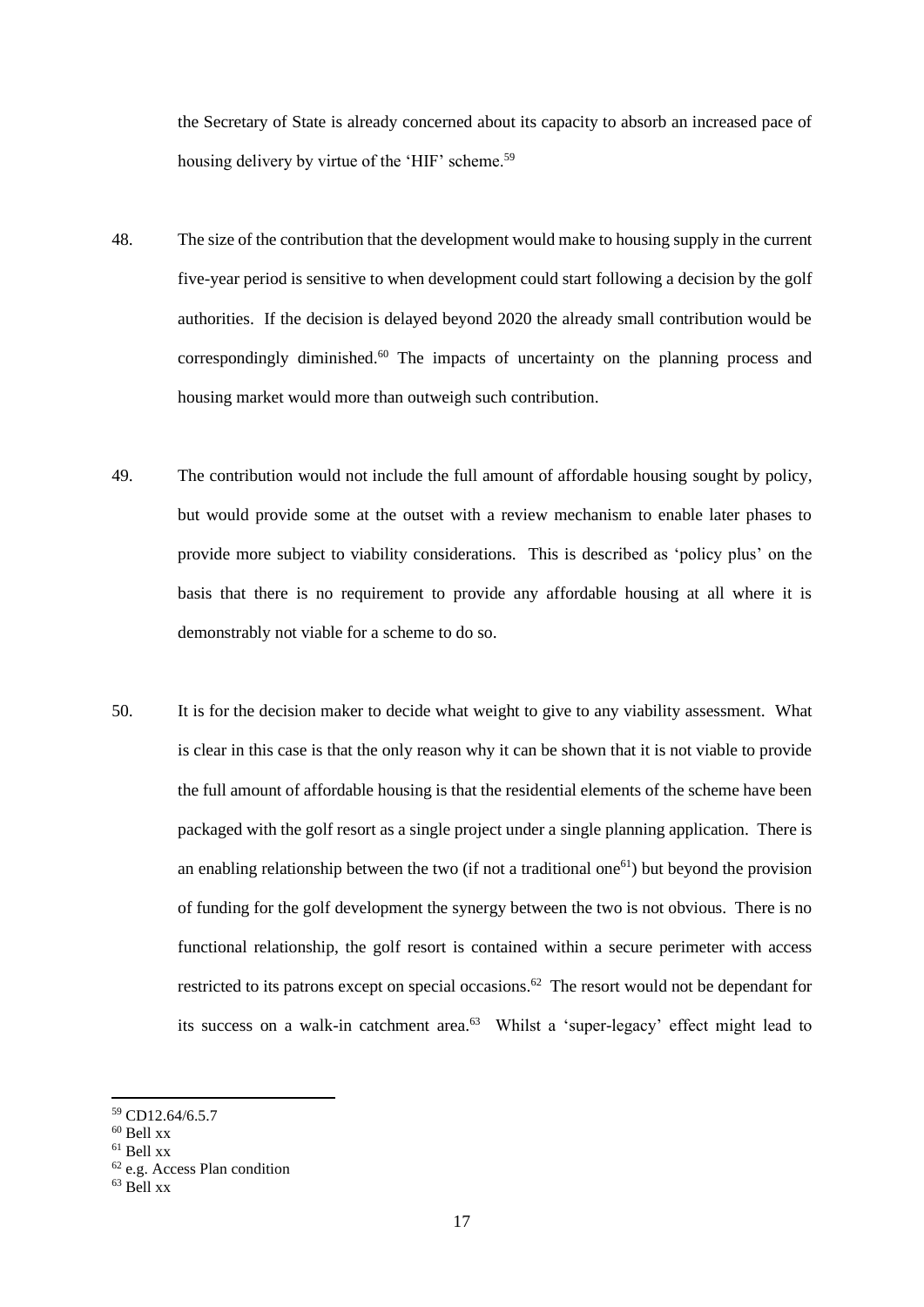increased sale prices for some of the dwellings, that is an incidental rather than fundamental consequence of the relationship between the resort and the housing areas.

51. The failure to make full affordable housing provision is the result of a deliberate choice to give preference to golf and to items such as education contributions. It is another negative impact of the scheme.

## **(iii) Other Development Management Issues**

52. The proposal raises other development management issues, many of which are addressed in planning conditions which are necessary to make the development acceptable in planning terms. An example are the conditions to regulate the hours of operation of the golf academy, including the driving range where it is proposed to allow ball collection until 1.00am. Such activities in what is currently countryside can only be acceptable in amenity terms if adequately controlled, both in terms of hours and suitable limits on noise from plant and equipment such as automated ball collectors.

## **(c) Other Considerations**

- **(i) The Ryder Cup (the Event and the Legacy)**
- 53. When the applicant acquired the Hulton Estate in 2010 it was an opportunistic purchase: there was no plan to develop the land at that stage. It was only when the company's proposals for a golf resort development at what is now the embryonic RHS Bridgwater Garden came to nothing that attention switched to Hulton Park as a location to fulfil the chairman's ambition to bring the Ryder Cup to Greater Manchester. Since then all of the applicant's attention has been focussed on the golf resort proposal to exclusion of any alternative long-term plan. As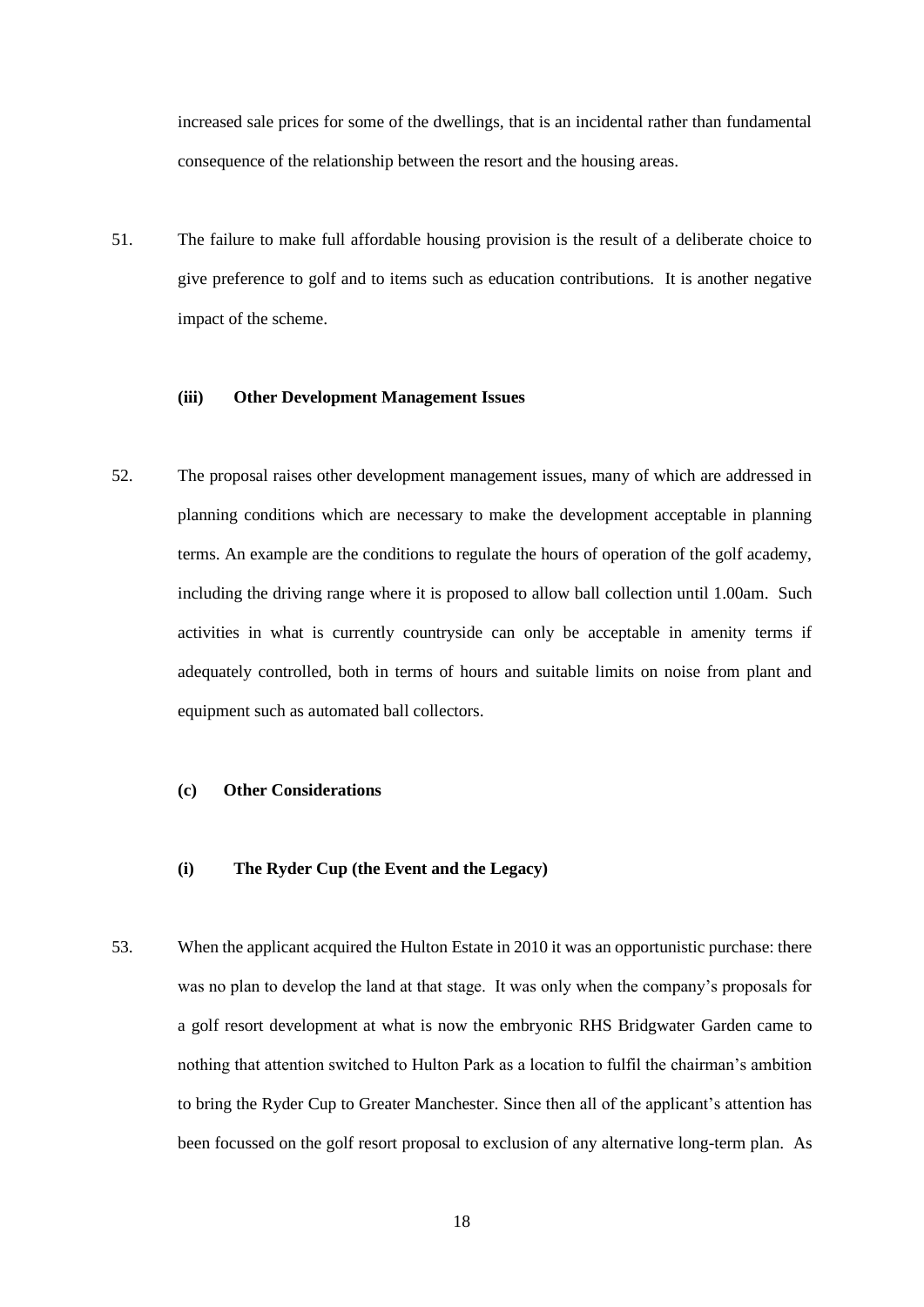a result, a land management regime has been implemented with only short-term objectives: patching the roof, not replacing it.<sup>64</sup>

- 54. Whilst the project has been described as conservation-led it is plain that the concept of a championship golf resort funded in part by large-scale housing development was conceived before the present team was assembled and certainly before Mr Wikeley was commissioned to prepare a conservation management plan<sup>65</sup>, even though that is identified by Historic England as the necessary first step in devising golf course proposals in a historic landscape.<sup>66</sup>
- 55. The justification for a golf resort is that it would secure the optimum viable use for the RPG. However the project is not viable on a standalone basis and it is clear that the applicant's commitment to bridging the funding gap to deliver the project depends upon securing the prize of a Ryder Cup hosting agreement for either the 2030 or 2034 event.<sup>67</sup> According to the Principal Statement of Common Ground 'very special circumstances' would only exist as and when a hosting agreement is secured. Both the applicant and the LPA contend that the benefits of hosting the Ryder Cup (principally economic but also social and cultural) would be sufficient in themselves to outweigh the Green Belt, historic landscape and planning harm that the development would cause. The applicant is equivocal about whether the other benefits of the development (such as the restoration scheme) would also be sufficient in themselves, on the basis that in practice there is no intention to deliver them absent the Ryder Cup.<sup>68</sup> A covenant to prevent any development from taking place without a binding legal agreement to host the Ryder Cup is part of the s106 agreement and is certified as necessary in planning terms for the purposes of the CIL Regulations.

<sup>64</sup> Mr Knight xx

<sup>65</sup> Wikeley xx

<sup>66</sup> CD11.36/3

<sup>&</sup>lt;sup>67</sup> The s106 obligation refers to 2030 and/or 2034 but in practice only one agreement is contemplated.

 $68$  Bell xx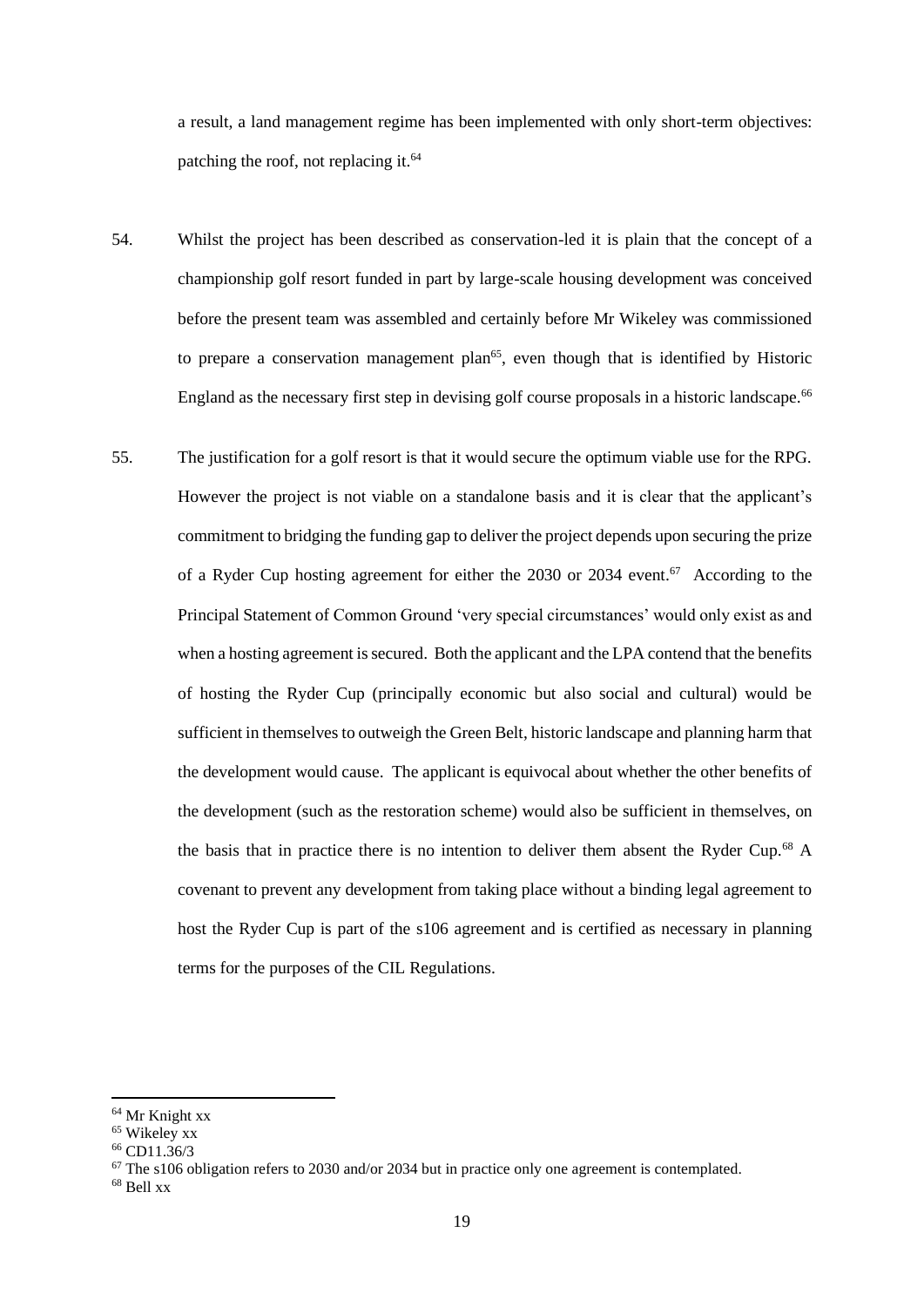- 56. The economic benefits of the Ryder Cup have been estimated by reference to analysis of previous tournaments in the United Kingdom, Ireland and mainland Europe. They divide broadly between those associated with constructing the venue; those associated with the four days of the event itself; and those associated with what is termed 'legacy' - meaning a programme of golf tournaments before and after the main event and a series of programmes designed to capitalise on the main event by promoting apprenticeships and business development initiatives. By far the largest benefit, whether in terms of net new jobs or gross value added ('GVA') is associated with 'legacy' which, because it is long-term in nature and dependant upon the participation of third party 'partners' is acknowledged to be more uncertain than the other elements.<sup>69</sup>
- 57. The first and perhaps most important observation, is that the calculated benefits would to a large extent arise wherever the tournament is hosted in the United Kingdom. It is the distribution rather than the magnitude that is most affected by whichever location is chosen. Although it is hinted that Hulton Park is regarded by the domestic golf authorities are particularly suitable to be England's candidate location, there is no hard evidence that is the case and Mr Knight's choice of language was notably careful in that respect. There is, apparently, a feasibility assessment underway and those conducting it are aware of the Hulton Park proposal.<sup>70</sup> That is different from being the front runner, or even in the race. Certainly, it is not contended with any conviction that there is no other UK candidate or that without Hulton Park the tournament would inevitably go elsewhere (Ireland or mainland Europe).
- 58. That being the case, the relevant issue in a development management decision on a sitespecific proposal is not what economic benefits would arise from hosting the Ryder Cup somewhere in the UK (since those will arise in any event) but what distinctive economic benefits would arise from hosting the Ryder Cup at this site? That is a matter to be judged

<sup>69</sup> Tong xx

<sup>70</sup> Bell Appendix 2/4.26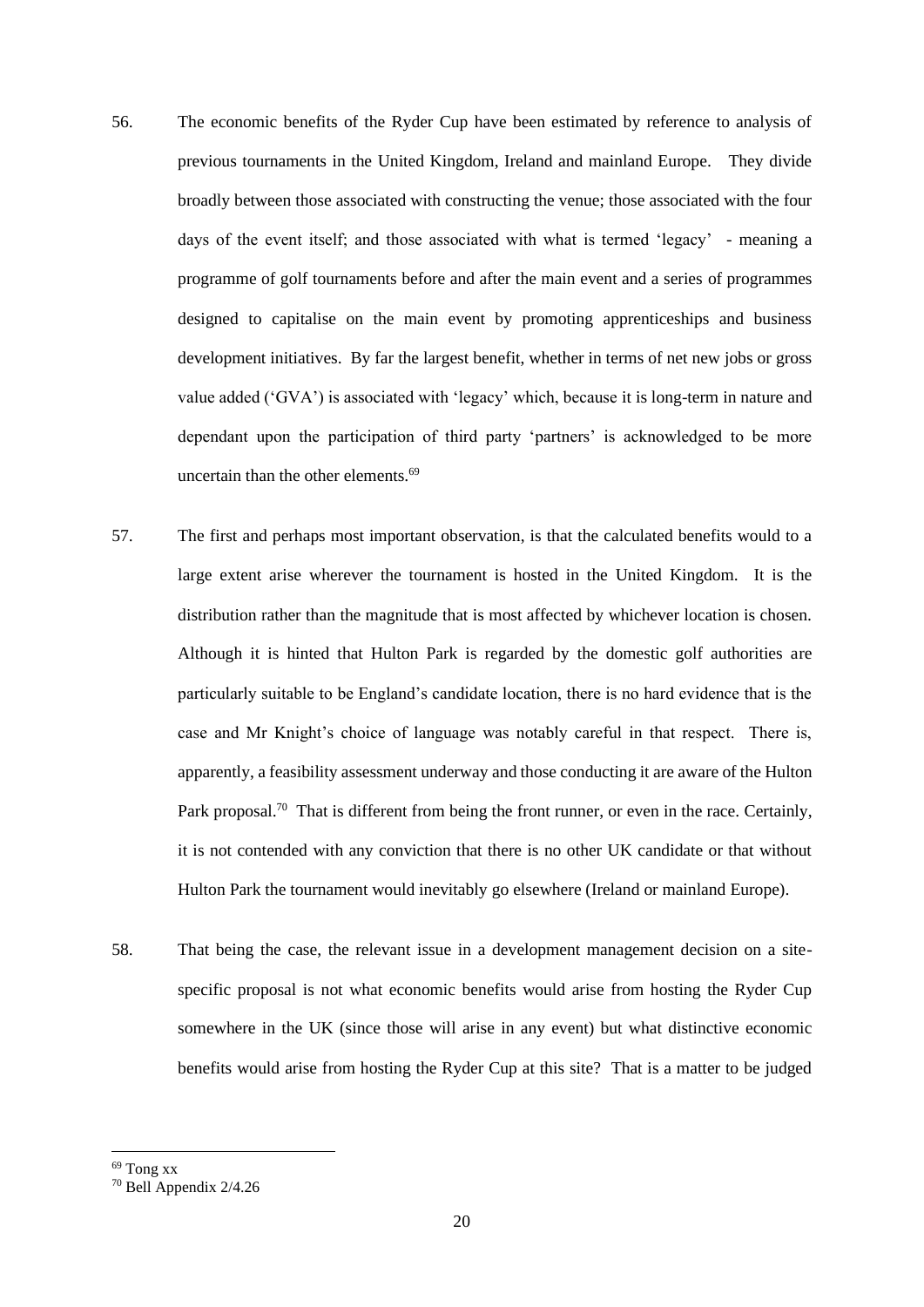according to the Greater Manchester context<sup>71</sup> within which the benefits specifically for the immediately surrounding Bolton and Wigan areas are of greatest interest to the LPA.<sup>72</sup>

- 59. Much of the applicant's evidence was therefore directed to demonstrating the degree of economic disadvantage suffered by Bolton, Wigan and Greater Manchester and their residents. The proposed development is said to offer particular benefits in that context, because of the types of employment and apprenticeship opportunities that would be offered and the business development opportunities that would arise, particularly in the tourism and hospitality sectors – aligning with the Greater Manchester Industrial Strategy<sup>73</sup> and the ambitions of the Marketing Manchester organisation.<sup>74</sup>
- 60. The difficulty facing the applicant is, however, that the benefits of the Ryder Cup, as an international event, are skewed heavily in favour of locations outside Bolton, Wigan and Greater Manchester. The GVA for Bolton and Wigan from the event itself would be just £3m: in the case of Greater Manchester it would be £15.1m.<sup>75</sup> Even the benefits of the volunteer programme (a non-monetised benefit) would accrue to a large extent to locations outside Bolton, Wigan and the rest of Greater Manchester rather than the local area.<sup>76</sup>
- 61. The legacy provided as part of the 'Ryder Cup Commitment' would be potentially both greater and more long-lasting. The 'Apprenticeship Programme' is forecast to provide 73 new apprenticeship opportunities per annum in Greater Manchester.<sup>77</sup> However compared with some 30,000 apprenticeship starts each year in Greater Manchester already<sup>78</sup>, the number is hardly 'transformational.' The great majority of the apprenticeship opportunities are expected to be provided by third party partners who have yet to be identified. It is apparently far too

<sup>71</sup> Bell/11.50

<sup>72</sup> Lancaster xx

<sup>73</sup> CD11.52

<sup>74</sup> CD9.4/4

<sup>75</sup> Tong Table 9.11

<sup>76</sup> Tong xx & CD05a.4/40-41

<sup>77</sup> Tong Table 9.10

<sup>78</sup> CD11.22/29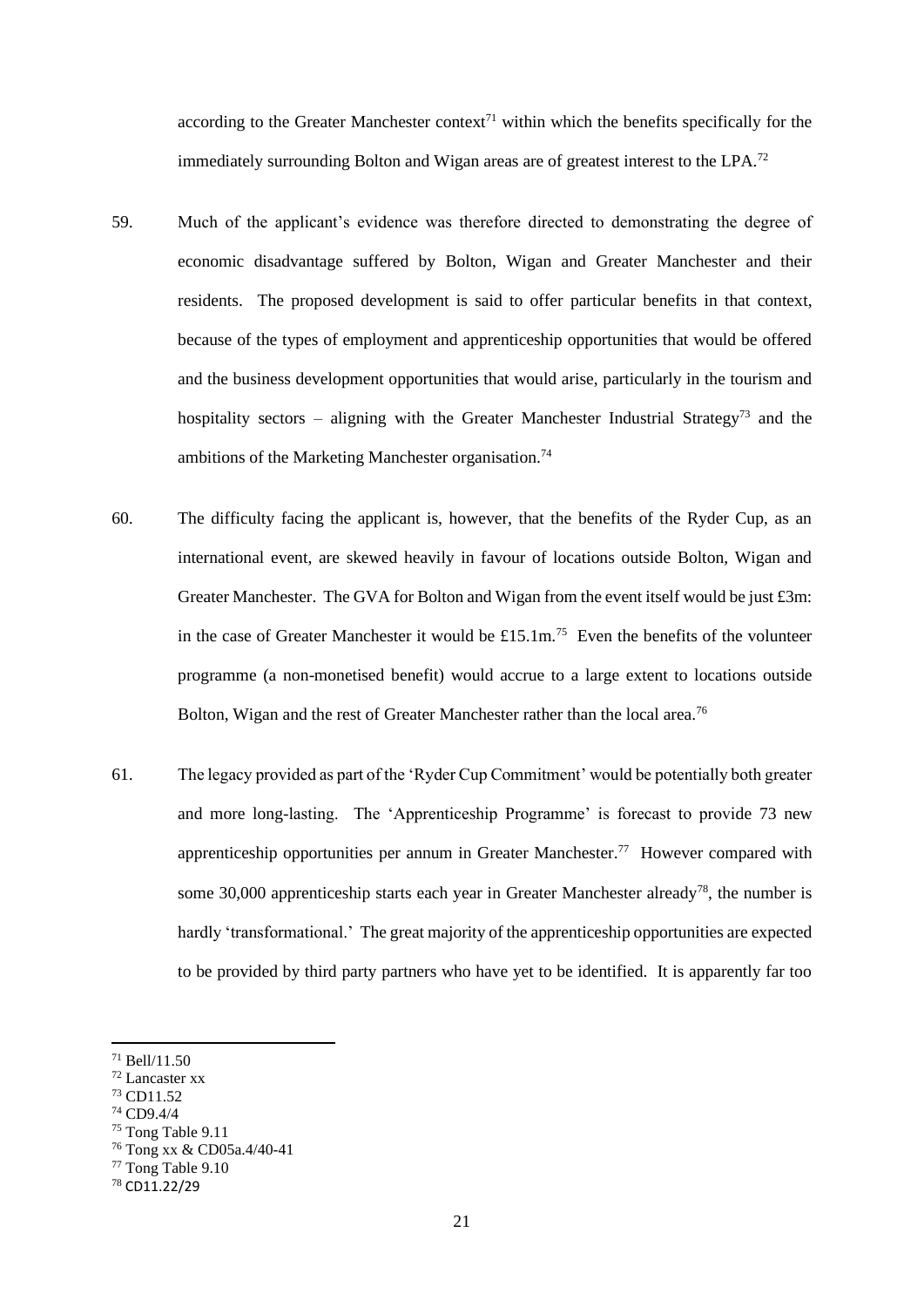early to take such steps. The forecasts must therefore be treated with a degree of caution, indicating an ambition but not by any means a certainty.

- 62. The impacts of the 'Tournament Programme' (comprising generally smaller golf tournaments involving far fewer spectators than the Ryder Cup) would be marginally bigger than those of the Ryder Cup in Bolton and Wigan (around £3.25m in each 'event year') apparently because the impacts would be more locally focused but rather less for Greater Manchester as a whole (around £11.1m).<sup>79</sup> Again, hardly transformational.
- 63. That leaves the 'Business Development Programme' which is, like the Apprenticeship Programme, heavily dependent on third parties to establish, lead and sustain it. Mr Tong anticipates involvement and, perhaps, leadership from bodies such as the Greater Manchester Combined Authority and Bolton Council as well as public money to help it to succeed: again it is too early to predict the precise shape of the arrangements.<sup>80</sup> Letters from various bodies are cited as evidence of support and the likely success of the venture.<sup>81</sup>
- 64. In fact, what the letters show is that bodies such as the Greater Manchester Combined Authority have to date been notably circumspect about lending their support to the scheme. Their letter noting alignment between a successful bid and certain local strategies was said to amount to 'fulsome support' whereas it merely asked to be kept informed about the scheme's progress.<sup>82</sup>
- 65. A letter from Marketing Manchester is more instructive, citing the existing value of the tourism economy to Greater Manchester as over £7.9 billion and growing at 5% per annum. That puts into context the entire 20 years' worth of Business Development Programme benefits identified by Mr Tong which would be negligible by comparison.

<sup>79</sup> Tong xx re Tong Table 9.11, divided between 12 tournaments in all.

<sup>80</sup> Tong xx

 $81$  Bell/1.11 7 EIC

 $82$  CD 9.4/1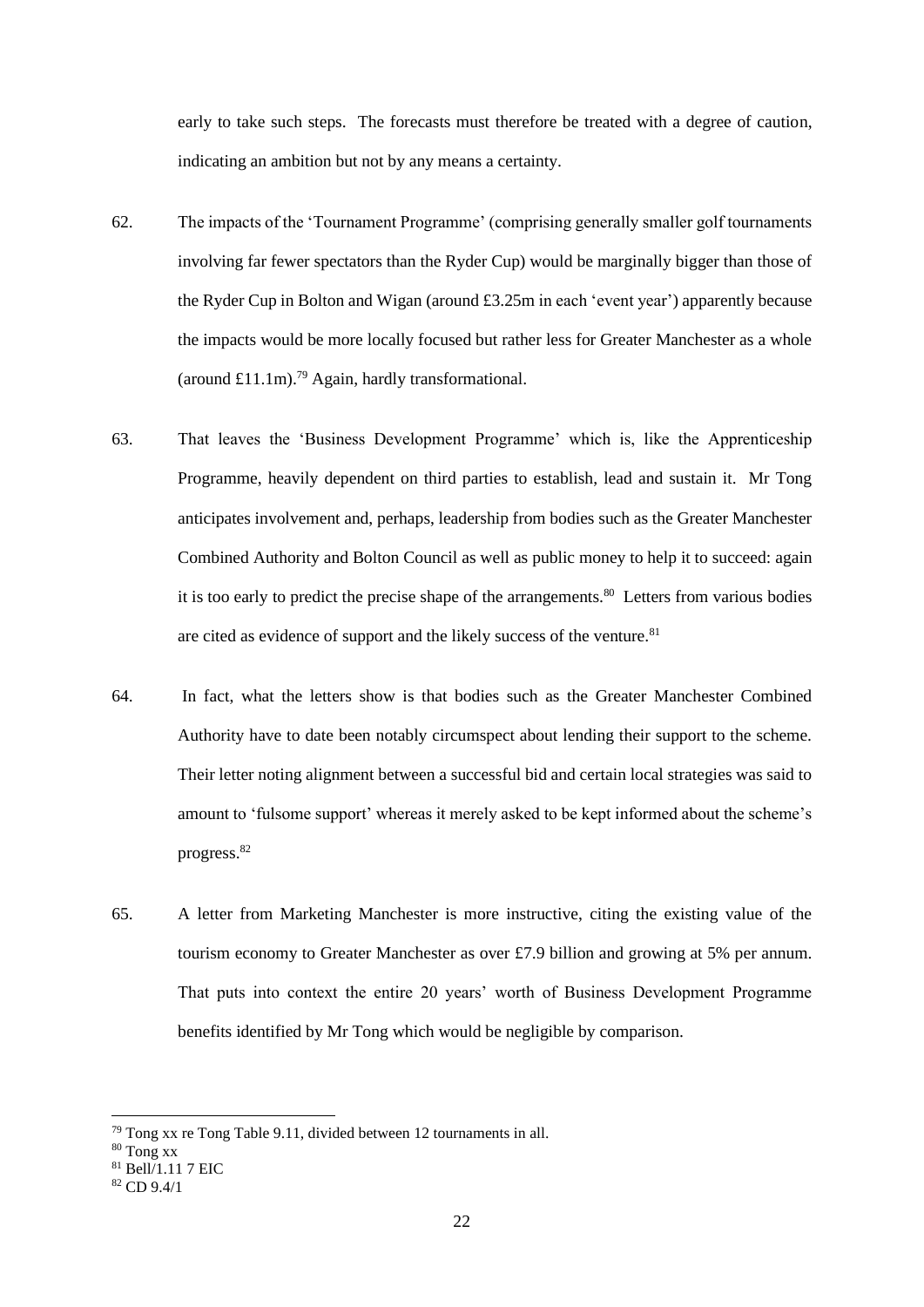66. That is not to say that the benefits deserve no weight or should play no part in the overall balancing exercise. They are plainly advantages which weigh in favour of the scheme. However, it is important not to be distracted by headline figures without interrogating them to understand what they represent. If the issue is whether to grant planning permission for a specific proposal on a specific site it is necessary to consider not simply what benefits any Ryder Cup would provide for the UK, but what benefits the particular proposal would bring to the location in question. Considered in that way, the benefits of the Ryder Cup for Bolton, Wigan and Greater Manchester would not be transformational. They would be, surprisingly perhaps, very modest when compared with the costs of the scheme both financially and in terms of the Green Belt, historic landscape and planning harm that would be caused.

# **(ii) Not Footloose/No Alternative Location**

67. Many of the same considerations apply to the applicant's contention that the project is not footloose because it can only be carried out on the application site. What is really being said is that a scheme sharing all of the characteristics of the application proposals is not footloose, rather than that a championship golf resort capable of hosting the Ryder Cup could not be developed (or does not already exist) elsewhere. The argument that the project is site-specific deserves little weight in the planning balance.

### **(iii) Access to the Green Belt**

- 68. It is said that the development would secure increased access to the Green Belt in three ways:
	- (a) the use of the golf resort itself
	- (b) an access programme secured by condition
	- (c) enhancements in the public rights of way network, particularly through the Hulton Trail.

23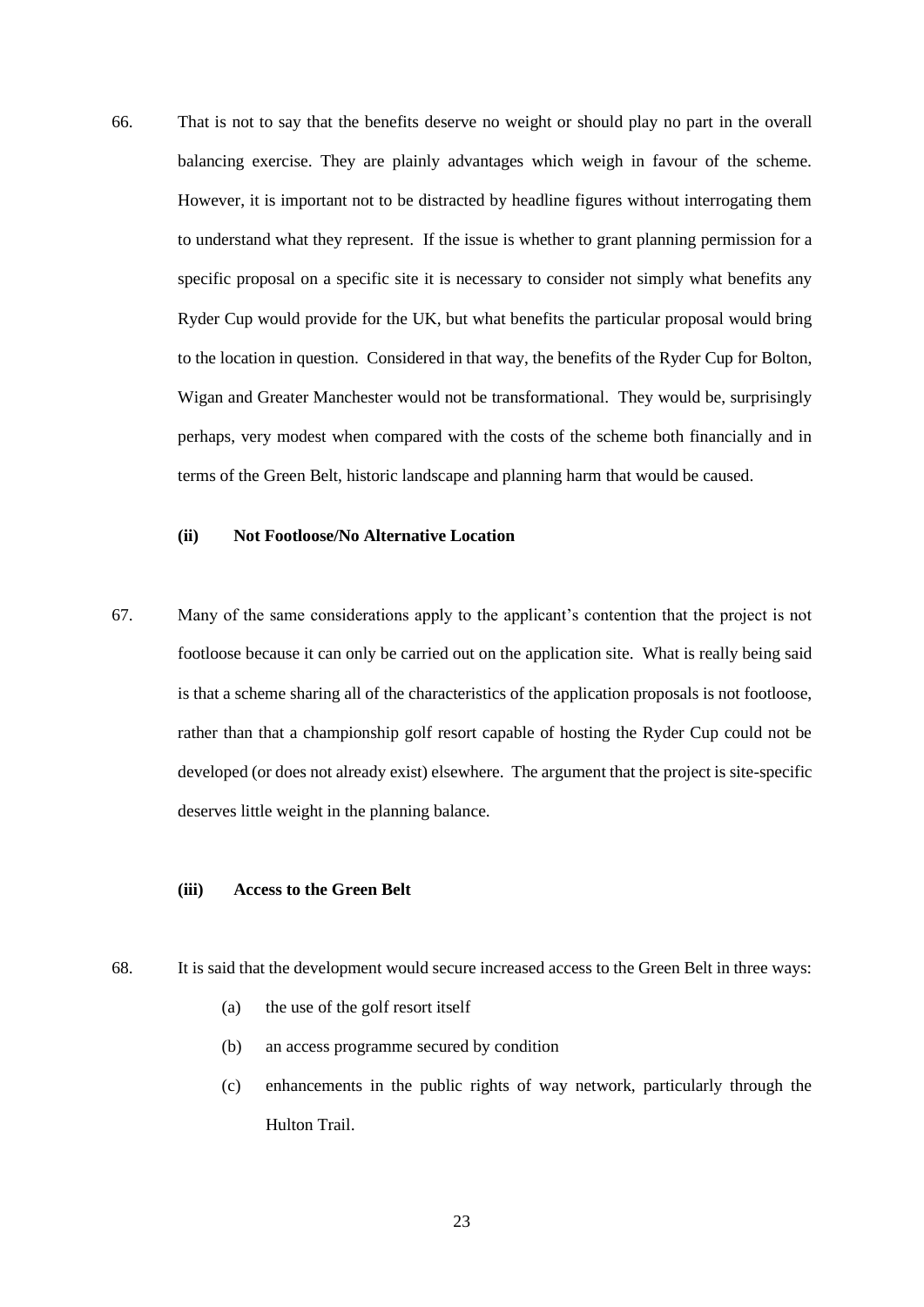- 69. The golf resort, as a whole, is inappropriate development particularly because of the buildings of the hotel and events complex and the golf academy and driving range. The use of such facilities does not amount to enhanced access to the Green Belt, although it might facilitate access to parts of the RPG that are not currently accessible to the public, albeit that the patrons of the resort are expected to be an exclusive group. Mr Bell did not urge great weight to be given to the use by patrons of the spa in this regard.
- 70. An access programme not requiring golf resort patronage is to be welcomed, but few details are known and as Mr Bell conceded, the programme would be built around the commercial imperatives of the resort.
- 71. The planned enhancements of the PRoW network are primarily to enable inclusive use (for instance by those whose mobility is impaired) rather than wholly new routes. Since the 'Hulton Trail' would run for much of its length between the new housing estate on the Western Fields and the planned Westhoughton Bypass it is questionable whether it offers any benefits in terms of amenity compared with the existing footpath network that would be swallowed up in the new housing area. Since the housing area is likely to be removed from the Green Belt if the development proceeds, that part of the Hulton Trail would not afford access to the Green Belt in any event.<sup>83</sup>
- 72. The benefits should be seen for what they are and given only limited weight accordingly.

# **(iv) Biodiversity Net Gain**

73. The scheme is assessed as achieving a biodiversity net gain in the long term, i.e. following the successful implementation of the various habitat creation and management proposals summarised in the Ecology Statement of Common Ground.<sup>84</sup>

<sup>83</sup> Bell xx

<sup>84</sup> CD 13.11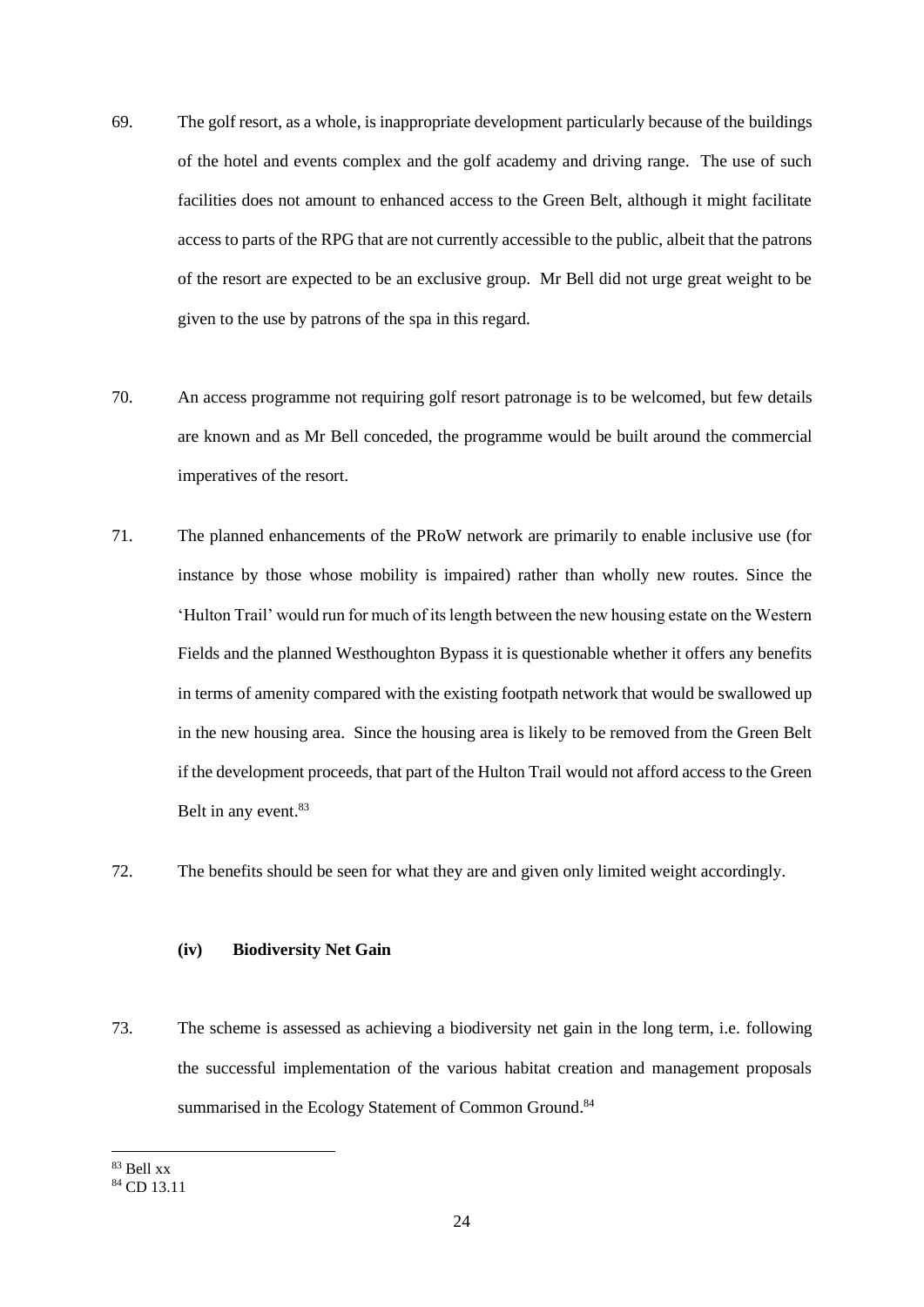74. A degree of uncertainty attaches to the gain because it is predictive and over the long term, as Mr Hesketh conceded (although he expressed confidence that the position could turn out to be more favourable in the right circumstances). It is notable, however, that a significant proportion of the gain is attributable to the proposed grassland management regime and, in particular, the 'Far Rough' component which would be so harmful in historic landscape terms, a factor which needs to be taken into account alongside the biodiversity benefits in the overall planning balance.

## **(v) Congestion and 'HIF'**

- 75. The LPA has contrived to submit a bid for government funds to implement a series of highways improvements, including a Westhoughton Bypass, that is dependent upon a developer contribution from the Hulton Park scheme (the 'HIF' bid). If planning permission is refused the HIF scheme is thrown into doubt because it relies on the contribution to bridge a funding gap. It is said to be an advantage of the development that it would enable the HIF project to proceed, but that is only because the Council has put itself in a position where an important public project depends on a private development proposal which does not have planning permission and which has been called in by the Secretary of State because of the important planning policy issues which it raises.
- 76. Worse still, the HIF funds are time limited until 2023, yet the LPA agrees that even if planning permission is granted (now at the earliest in the first half of 2020) it should not be implemented unless and until a hosting agreement is secured with no guarantee as to whether or when that might happen.
- 77. The Council's strategy is built upon uncertainty. It is not an advantage of the scheme that it might rescue the Council from the consequences of its actions.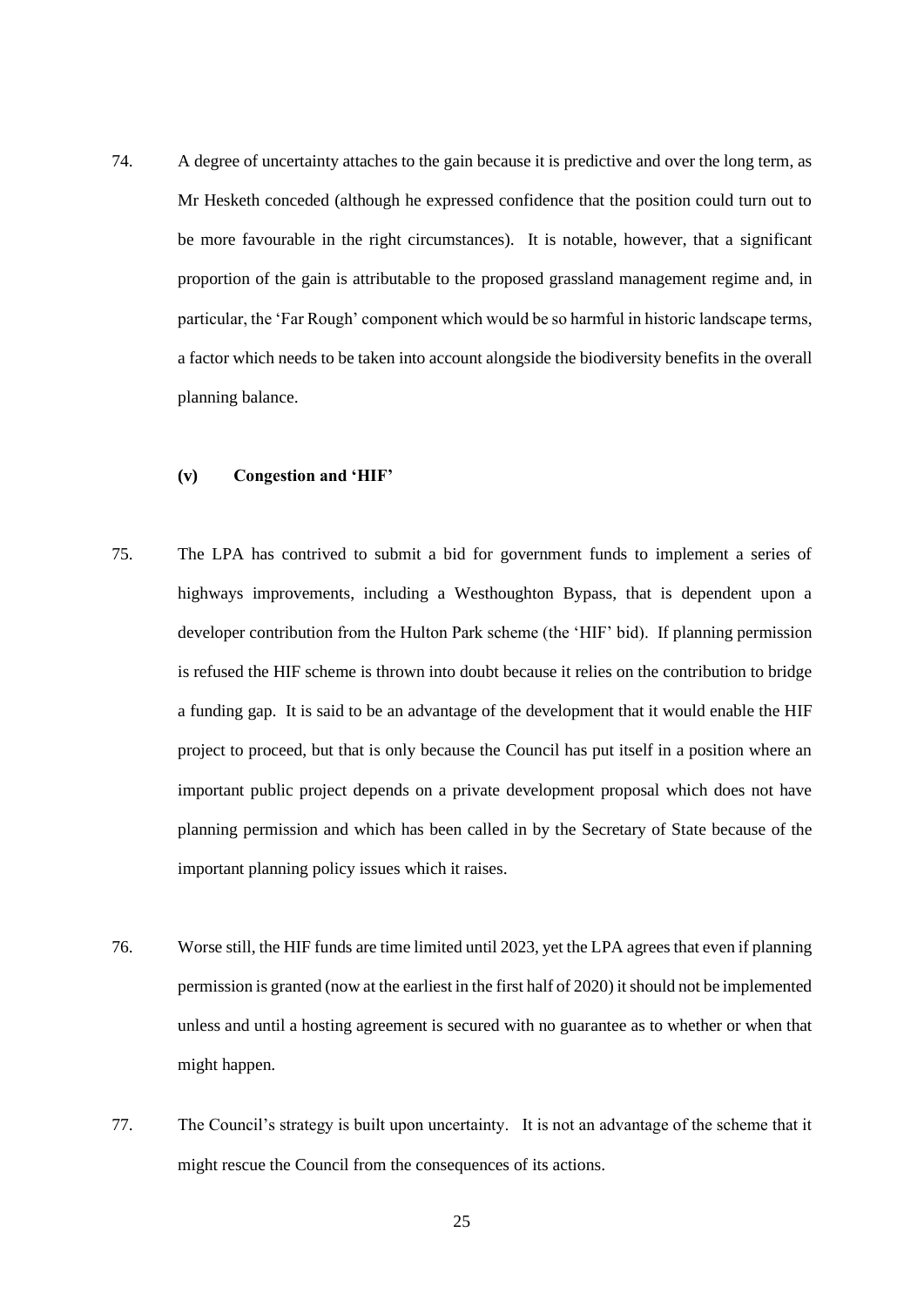78. It is an advantage of the scheme that it would provide some additional capacity within the Chequerbent roundabout, which deserves some weight in the overall planning balance.

### **(vi) Housing/Affordable Housing**

79. I have already commented on housing and affordable housing issues.

# **(d) The Overall Balance**

- 80. The proposal would cause substantial harm to the Green Belt. It would cause substantial harm to the RPG. It would create planning uncertainty and adversely affect housing delivery. It would fail to provide the amount of affordable housing required under the development plan for reasons based squarely upon golf not housing viability.
- 81. There are other considerations that weigh in favour of the development, including the economic and social benefits that would accrue to the local area and, more widely, to Greater Manchester as well as features of the development such as the Hulton Trail. However, they would not be sufficient to outweigh the harm that the development would cause, much of it irreversibly.
- 82. Therefore, whilst the scheme is not without benefits, when the balancing exercise in paragraph 144 of NPPF is carried out, it is clear that planning permission ought to be refused.

## **NPPF Paragraph 11**

83. That being the case, the tilted balance is not engaged.